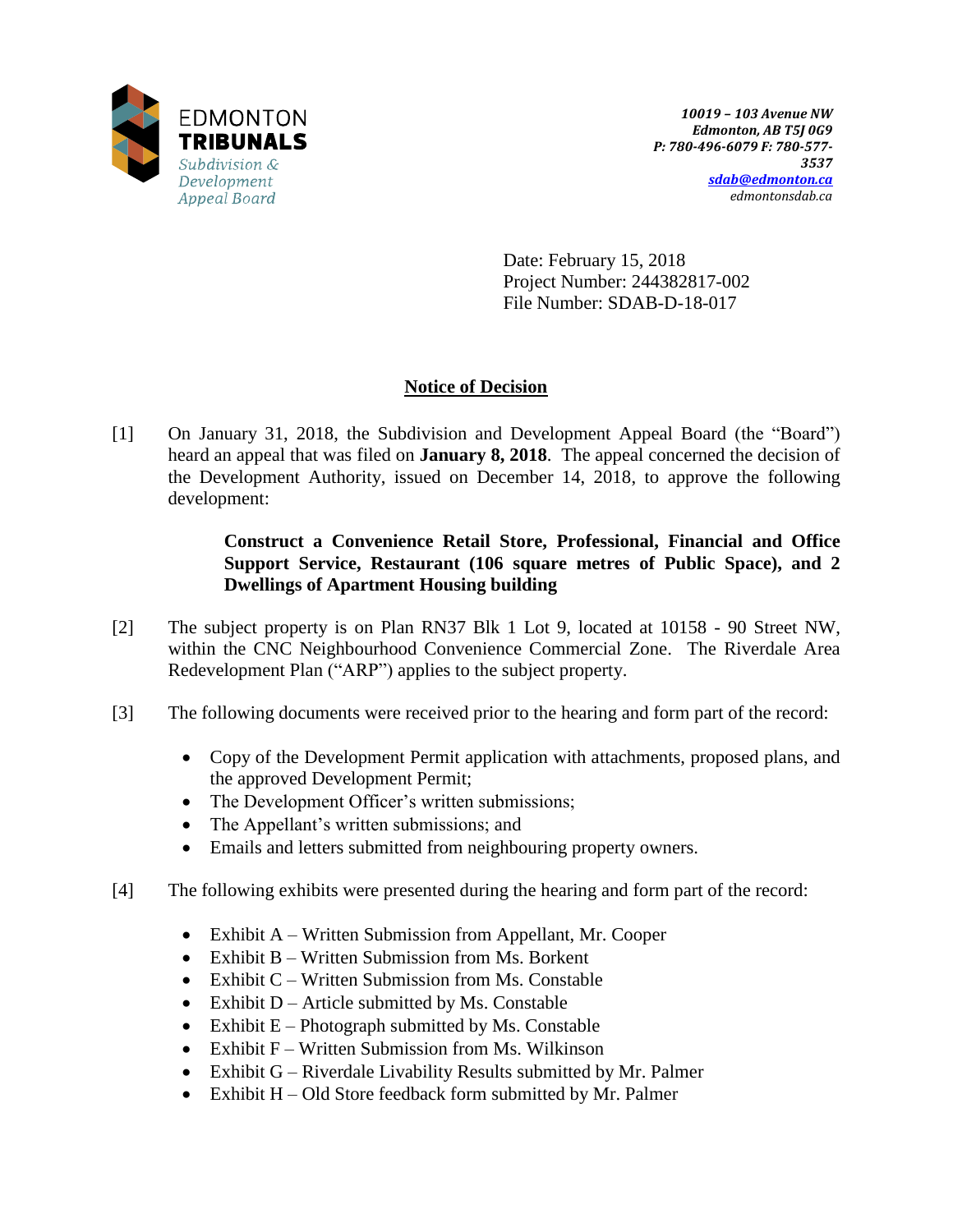## **Preliminary Matters**

- [5] At the outset of the appeal hearing, the Presiding Officer confirmed with the parties in attendance that there was no opposition to the composition of the panel.
- [6] The Presiding Officer outlined how the hearing would be conducted, including the order of appearance of parties, and no opposition was noted.
- [7] The appeal was filed on time, in accordance with Section 686 of the *Municipal Government Act*, RSA 2000, c M-26 (the "*Municipal Government Act*").

## **Summary of Hearing**

At the outset of the hearing, the Presiding Officer asked the Development Officer, Mr. Lee, to clarify the parking calculations.

- [8] Mr. Lee states the basement level will be retail, the main floor will be a restaurant, the second floor office space, and the third level apartment housing.
- [9] After the application for the proposed development had been made, the parking requirements for a restaurant had changed, reducing the amount of required parking by approximately two thirds. The correct parking calculation is reflected in the Development Permit decision.
- [10] The proposed development requires a total of 20.84 (rounded up to 21) parking spaces, as follows:
	- *i)* The Convenience Retail Store requires 1.5 parking spaces.
	- *ii)* The Professional, Financial, and Office Support Services requires 6.51 parking spaces.
	- *iii)* The Apartment Housing requires 2 parking spaces.
	- *iv)* The Restaurant requires 10.83 parking spaces.
	- *i) Position of the Appellants*

#### Mr. Sutherland

- [11] Mr. Sutherland referred to Section 687(3)(d) of the *Municipal Government Act.* He stated that the proposed development will unduly interfere with the amenities of the neighbourhood, and the use, enjoyment, and value of his property.
- [12] He lives in the Riverdale area as he feels it is a safe and quiet neighbourhood for his family. He did not purchase a house in this area to live across from a large development.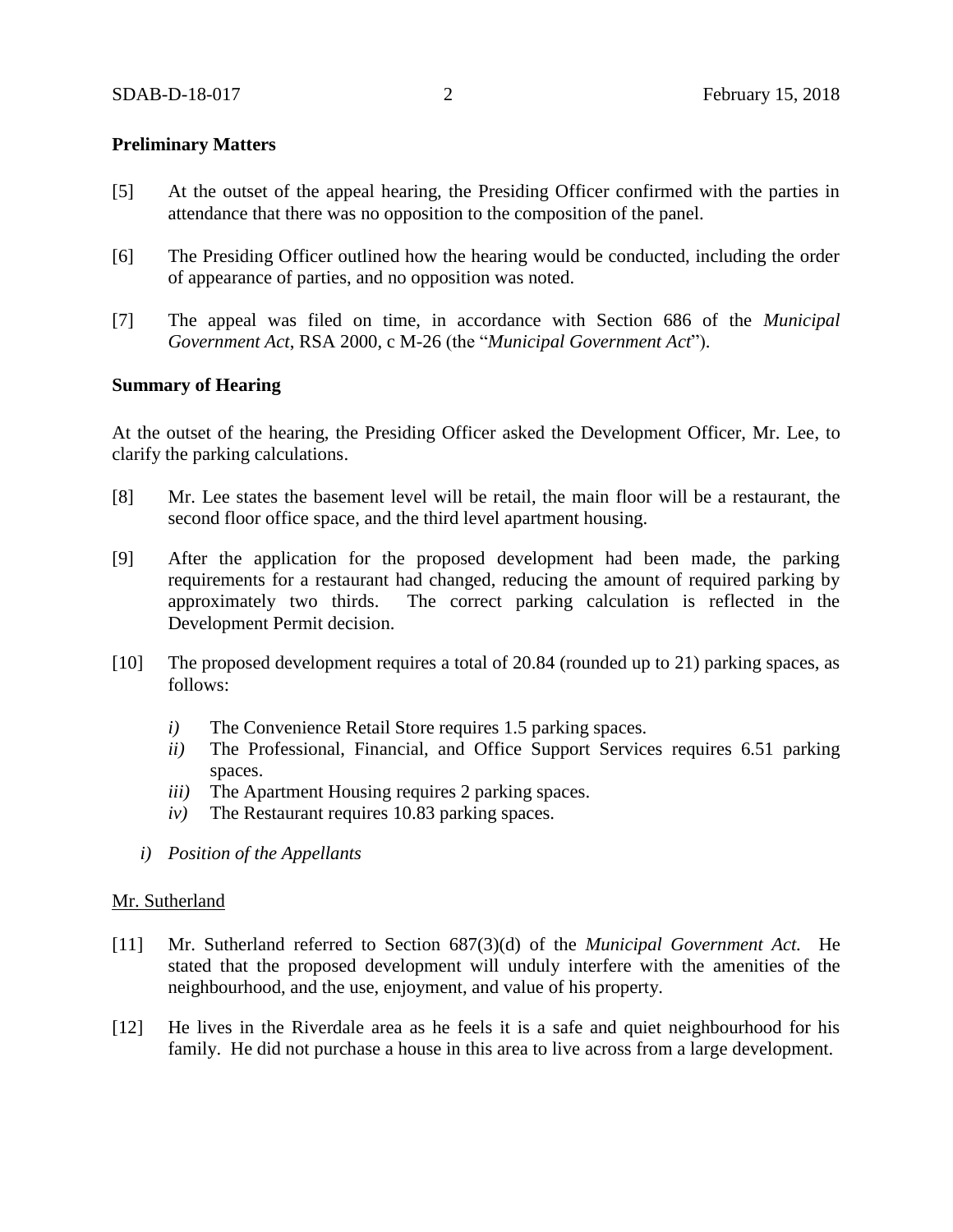- [13] The original building on the site was a small retail outlet. The proposed development will be a three storey development with an encroachment and variances.
- [14] While the Development Officer indicated 21 parking stalls are required for the proposed development, he believes that the proposed development will need more than that for customer parking.
- [15] In his opinion, neighbouring property owners will be negatively impacted by the amount of traffic coming to the area.
- [16] The Little Brick Café is experiencing parking issues (it opens early and closes at 6:00 p.m.). Given that he lives across from the proposed development, he believes that he will never be able to park in close proximity of his house which will impact his lifestyle.
- [17] He is not opposed to a development on this site, but a development that fits in with the residential neighbourhood. The Respondent wants to build beyond the requirements of the *Edmonton Zoning Bylaw*. He is concerned with the variances of the proposed development.
- [18] The Transportation advisement indicates that there are approximately 916 parking spaces all within a five minute walk for customers and property owners. This is not realistic and it is unfair that he walk such a distance given the taxes he pays.
- [19] A loading zone and handicap zone are proposed on-street across from his house. They should not be located on the street. Parking will be an ongoing issue if the proposed development is approved.
- [20] For another commercial development in the area (Little Brick Café), that developer posted signs on the street asking customers not to park on the street. The signs were moved and concerns from the residents were provided the City.
- [21] His property faces the proposed development. He is concerned that it will impact onstreet parking and the safety of children in the neighbourhood.
- [22] There is a bus route on 101A Avenue and 89 Street.
- [23] Vehicles regularly use 90 Street as a short cut through the neighbourhood from Cameron Avenue and Rowland Road. If vehicles are parked on both sides of 90 Street, only one vehicle can pass safely on the street. It is not a collector road and increased on-street parking which will add to the congestion on the street.
- [24] There will not be any overlap of parking with the Little Brick Cafe and the proposed development.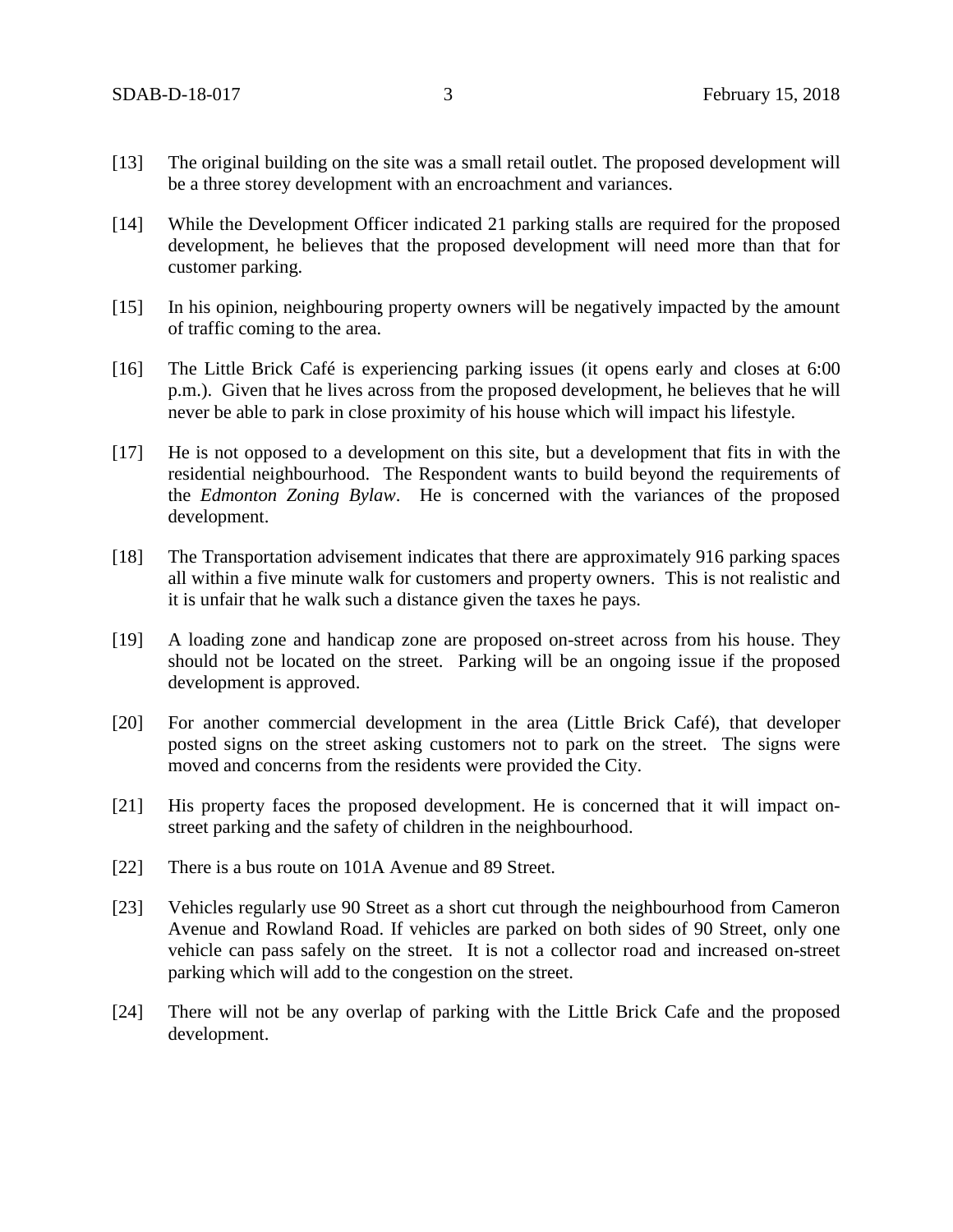- [25] He does not have any evidence indicating that the value of his property will be negatively impacted. However, a large development will not be a selling factor if he decides to sell his house.
- [26] Houses in the area have a significant amount of green space in the front yards and variances for the subject Site will negatively impact the green space in the neighbourhood.

## Mr. Cooper

- [27] Mr. Cooper referenced his written submission (marked Exhibit A) and outlined his background knowledge in Planning.
- [28] He has been a resident in this area for 30 years. He is involved with the Community League's Planning Committee and was on the committee that worked on the development of the Riverdale Area Redevelopment Plan.
- [29] He has experience with the creative use of appeals and variances to make developments which are better for the community and for the public. He also has experience with proposed developments that try to build with variances that go beyond the regulations of the *Edmonton Zoning Bylaw*.
- [30] In his opinion, the variances should not be granted as the proposed development will negatively interfere with the amenities of the neighbourhood and materially interfere with the use and value of his property.
- [31] In his opinion, a development such as this should be built in a different location.
- [32] This is not a small lot given the location being in the middle of a residential community on a quiet street. However, it is a small lot compared to other CNC lots.
- [33] Given the lack of on-street parking in the area, the proposed development would be better suited on 109 Street or 156 Street rather than facing 90 Street which is a quiet road.
- [34] He spoke to the importance of community involvement, describing the origins of the Riverdale ARP as a community driven plan.
- [35] In his written submission, the Development Officer stated that the City has imposed a practical hardship for the development of this lot. In his opinion, this conclusion meant that the Development officer gave undue additional consideration to the Applicant's request for variances.
- [36] There is another nearby CNC site at the intersection at 101A Avenue and 89 Street. Commercial activities historically occurred on both CNC sites when the ARP was developed. There was a printing and publishing company on 89 Street and Rosie's previously operated on the subject Site.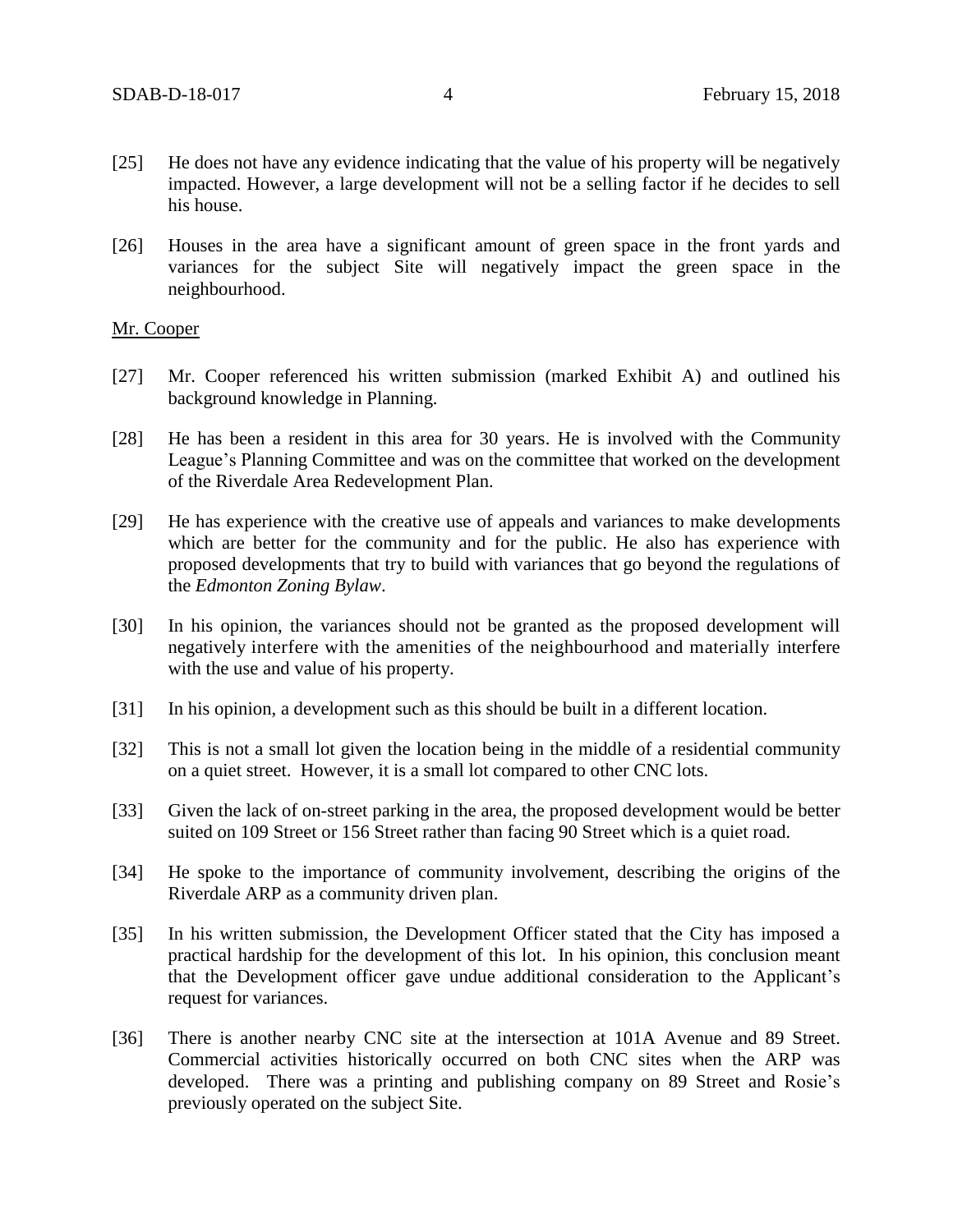- [37] His written submission includes fuller excerpts of the ARP that deal specifically with Commercial Developments. He participated in the development of this part of the ARP to identify the key principles for the redevelopment of two CNC lots.
- [38] The commercial use was intended to continue based on: the developments being pedestrian oriented towards the community, associated traffic from outside the community being limited, and redevelopment being sensitive to the residential nature and scale of neighbouring properties.
- [39] The Development Officer and the Respondent used the term "pedestrian friendly". In his opinion, this is not the same as "pedestrian oriented".
- [40] In his opinion, the provision to accommodate for parking should be met and the proposed development does not meet the objectives which the ARP was designed to achieve.
- [41] The permit application lists several types of businesses that could be part of the commercial development.
- [42] He was not aware that there would be a convenience retail business in the basement of the subject Site but was aware there could be a restaurant or cafeteria in the building.
- [43] The property owner used the Little Brick as a business model so it is important to note how the developer describes the breakdown of the customers. It sells a variety of articles but does not have a convenience store function. However it is not comparable as the Little Brick is small house located on a large lot, while the proposed development is a large building on a small lot.
- [44] It is important to have a development that is pedestrian and community oriented.
- [45] After several meetings, the developer estimated 30 percent of the customers would be drawn from within the Riverdale community and the rest will be coming to the community by car.
- [46] The information provided to the Development Officer is different than what was provided to the community. While there was consultation, the concerns of the neighbourhood have not been substantively addressed by the developer.
- [47] The variance to move the building toward 101A Avenue will negatively affect the sight lines at the abutting intersection south east of the site, particularly with the proposed loading space on 90 Street.
- [48] In addition to parking information, the developer should have provided additional information regarding the increase in traffic and the impact that it will have on the neighbourhood.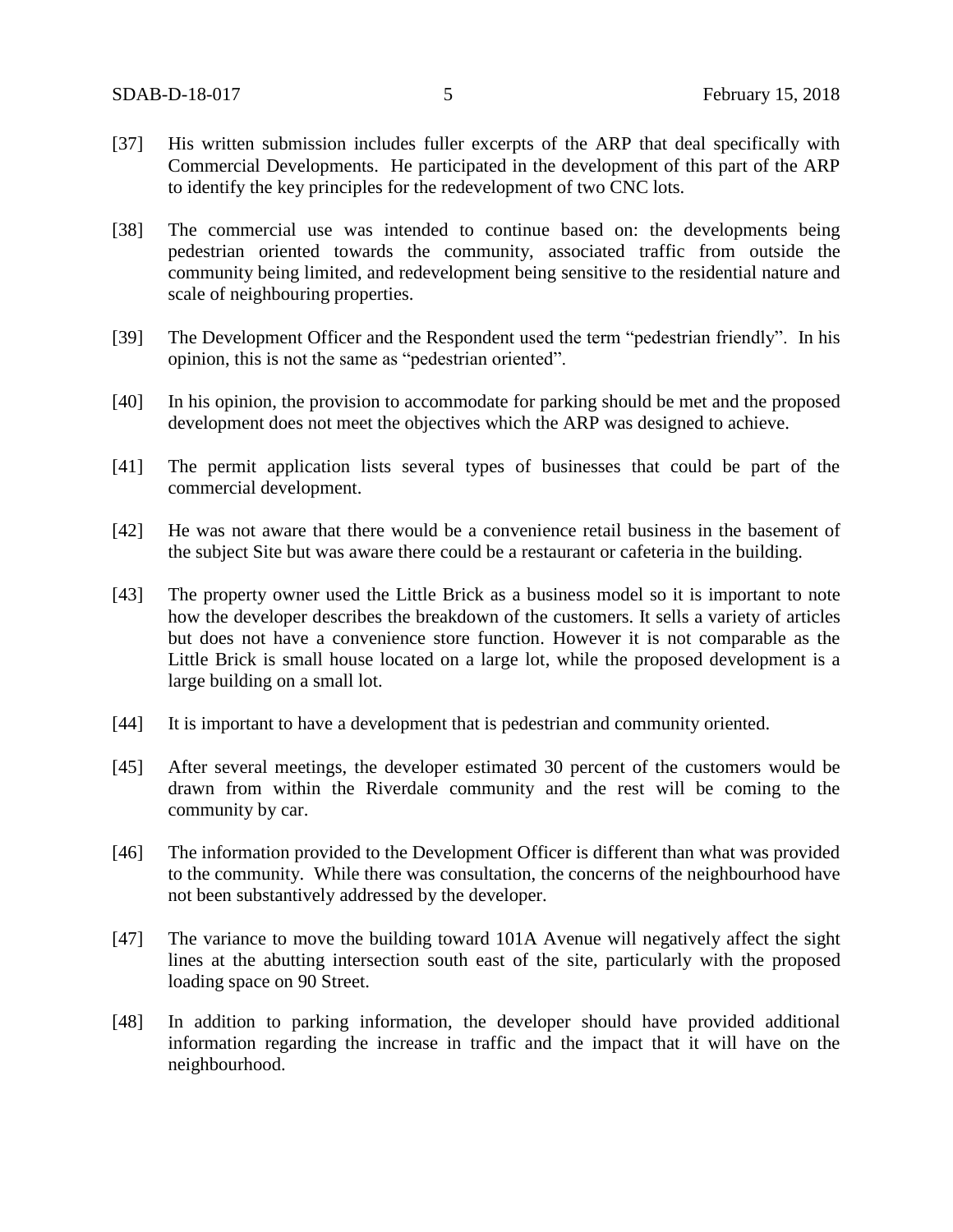- [49] The proposed development will have exposure on 101A Avenue that is 50 percent wider and 20 percent higher than the house on the adjacent property. The building will have exposure on 90 Street approximately 60 percent wider and 36 percent higher than the house across the alley to the north.
- [50] The addition of the third storey will create sun shadowing on adjacent properties.
- [51] The parking study outlines the number of potential parking spaces in the community and is based on the incorrect premises that the only current on-street parking is done by visitors and that the demand for parking is evenly distributed within a 360 metre radius. If this were the case, there would not be parking issues in the area.
- [52] The report does not mention: the increase of downtown parking on adjacent streets, the need to accommodate DATS parking on the adjacent Group Home north of the subject Site on 90 Street; the proximity of the Brothers and Sisters development down the street; or, the future development of the second nearby CNC site.
- [53] On-street parking will be an issue during construction and after the development is complete.
- [54] The Development Officer suggested that the Respondent meet with the adjacent neighbours to discuss the proposed development but he could not confirm if a meeting took place. He is aware that the Respondent held three open houses and also attended a meeting hosted by the Community League. However, the concerns raised regarding traffic, parking, venting, garbage, and noise have not been addressed.
- [55] A patio is included at the corner of 101A Avenue and 90 Street. Now a second patio, the "future patio", is proposed north of the building in an area that will negatively impact the adjacent properties.
- [56] He agreed that the patio on the south side of the building was reduced in size. His concern is that the owner of the restaurant will make an application for the north patio as it is shown as a future patio on the plans. This will be a concern regarding noise and activity levels in this area.
- [57] The property owner purchased the property a few years ago. Since then, there have been no changes to the ARP. The proposed development does not comply with the regulations of the *Edmonton Zoning Bylaw*. In his opinion, the proposed development does not fit in with the characteristics of the neighbourhood and does not fit the plan envisioned in the ARP.
- [58] It should not be the responsibility or burden of the neighbours or of the Board to fix business viability for the site through variances.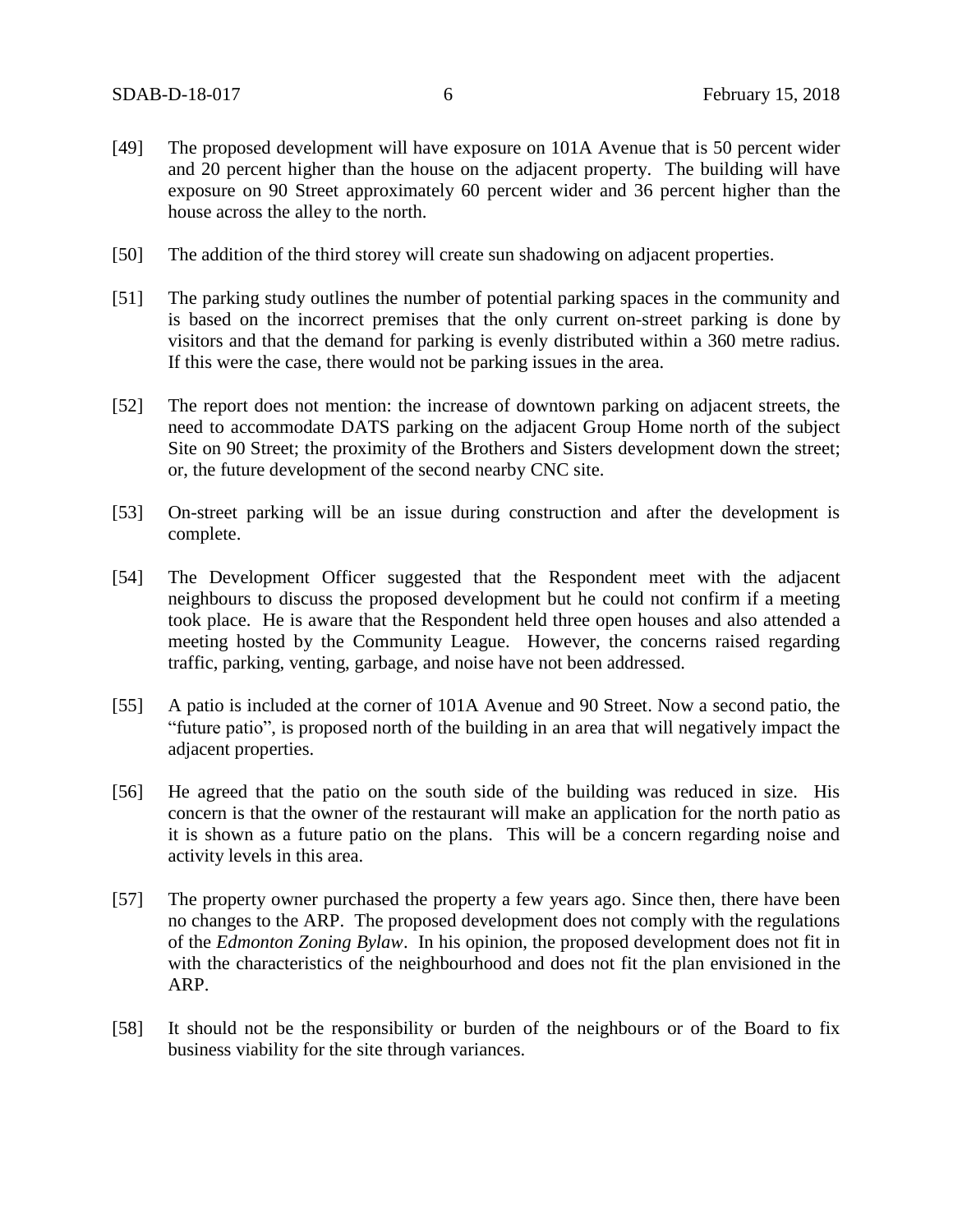- [59] He reiterated that he would like to see a smaller development on the subject Site. However, he also acknowledged that he would like the development to be successful and make the community a quality place to live so there would not be ongoing issues with a series of subsequent uses and operators.
- [60] He provided the following responses to questions by the Board:
	- *i)* There is a yield sign at the intersection at 90 Street and 101A Avenue.
	- *ii)* The Big Brother and Big Sister building has been there since the ARP was done. Pedestrian Oriented developments serve pedestrian traffic generated from inside the community. Pedestrian Friendly commercial developments are located close to the street and at street level, creating places where you can access the businesses easily.
	- *iii)* There is a school south of the subject Site which faces north on 101 Avenue. Several children in the neighbourhood walk to school. The drop-off location for the school is on 101 Avenue. Children are also picked-up and bused out of the area from this location. The school is further to the east on 101 Avenue and the large play field is closer to the subject Site.
	- $iv)$  He realizes the Height is compliant, but notes that nonetheless there will be a sun shadowing effect on the neighbouring properties with the height of the proposed building. The City should have asked for a community consultation even if it was not required in this zone.
	- *v)* This was a multi-use lot when the ARP was developed. His concerns are not for the use of the development, but for the scale of the development.
	- *vi)* The neighbouring property owners are concerned how the building will be used as it has not been confirmed what the uses will be in the building.
	- *vii)* At the Community League meeting, the Planning Committee did not take a position on the proposed development, but provided written feedback to the developer. He is a member of the Planning Committee.
	- *viii)* In his opinion, some properties should be re-zoned for certain types of developments so they comply with the requirements of the *Edmonton Zoning Bylaw*.
	- *ii) Position of Affected Property Owners in Support of the Appeal*

## Ms. Borkent

- [61] Ms. Borkent referenced her written submission (marked Exhibit B).
- [62] She has lived at the property immediately west of the subject Site for almost 30 years.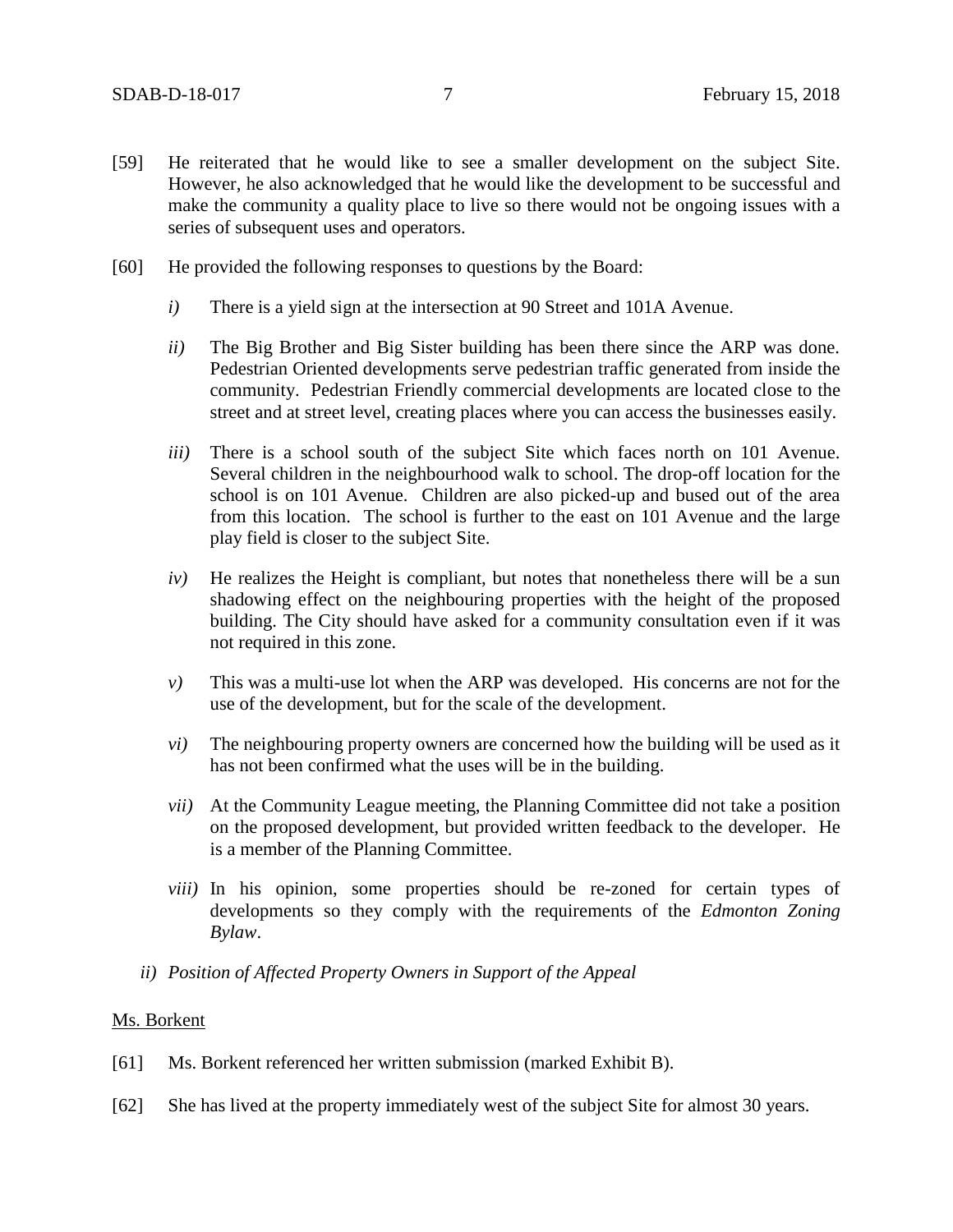- [63] She supports commercial development on the property; however, the proposed development exceeds the scale for the size of the lot.
- [64] Even if the building is situated differently on the lot, the proposed development is still too large.
- [65] She planted her garden based on the sunlight in her yard and the proposed development will block the sunlight on her property and the property to the west.
- [66] She will lose the privacy, use, and enjoyment of her property if the rear patio (the "future patio") is built to the rear of the building. The development will have a negative impact on the value of her property.
- [67] She is concerned with the increase in vehicular and pedestrian traffic in the neighbourhood. The streets in the neighbourhood are already congested and the increase in traffic will be a safety concern for children walking to and from the school and playground.
- [68] In her opinion, the scope of the proposed development is too large for quiet residential neighbourhood.
- [69] In response to questions by the Board, she stated that there is a six foot chain link fence with a privacy screen along the shared side lot line. However, noise will still be heard from the proposed development and a fence will not screen the upper floors.

### Ms. Constable

- [70] Ms. Constable referenced her written submission (marked Exhibit C).
- [71] She shares the same concerns raised by her neighbours.
- [72] In her opinion, if the proposed development is approved, the building should not be built so close to the property line.
- [73] There have been several accidents at the intersection at 90 Street and 101A Avenue. She provided the Board with a copy of a page from the Riverdalian Newsletter stating that the intersection is dangerous (marked Exhibit D).
- [74] There is not room for two cars to simultaneously pass on 90 Street when cars are parked on both sides. The streets were not intended to handle large number of cars.
- [75] The Development Officer stated that 101A Avenue is a collector road indicating that it is a larger road. However, the width of the street is just over 8 metres wide.
- [76] Access to the Community Hall and Cameron Avenue is from 101A Avenue.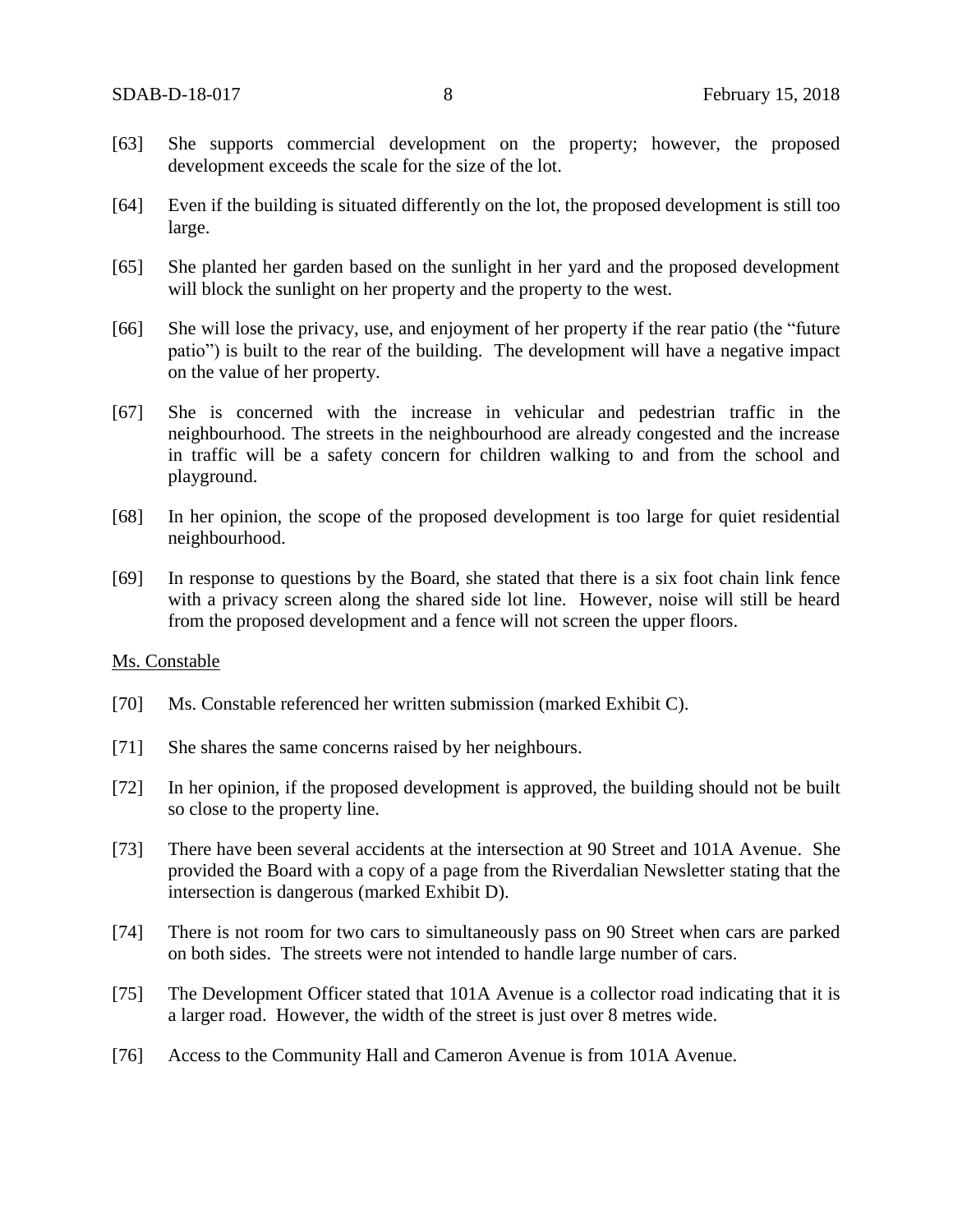- [77] There is additional traffic that adds to the neighbourhood when visitors go to the Little Brick Cafe. There will also be an increase in the number of large delivery vehicles and garbage trucks to the community.
- [78] Developing a commercial building in a residential area will increase the number of people in the neighbourhood and the developers acknowledged this and stated that the clientele at the Little Brick is only 30 percent community based.
- [79] A variance for the proposed development will reduce the sight lines even more for the intersection at 90 Street and 101A Avenue. The developer informed them that the angled design was intended to address the visual impact.
- [80] In her opinion, the benefit to moving the building forward is to accommodate the future patio that was not in the original plans. The business will be busy and generate noise even without the future patio.
- [81] There is a Catholic Social Services Group Home next to their property and they have worked with them on a regular basis to control noise impacts on their property.
- [82] If the proposed development is approved, they will hear delivery trucks, garbage trucks, staff and customers accessing the building, people standing outside to smoke, and people using the future patio. She does not want the future outdoor patio to be approved.
- [83] In her opinion, this is not a small neighbourhood convenience store; it is a business that will increase traffic to the community in order to have a successful business.
- [84] The public would not access the neighourhood to shop at Rosie's store while passing. This will not be the case for the proposed development.
- [85] She is concerned that a traffic impact assessment was not done.
- [86] She referred to the Riverdale book to show a picture of the previous business that was smaller in scale than the proposed development (marked Exhibit E).
- [87] In response to questions by the Board she stated:
	- *i)* The proposed development is larger in size in comparison to the size of the previous convenience store. The convenience store was used mostly by the residents of the neighbourhood and the majority of the people walked to the store.
	- *ii*) The proposed restaurant will need a steady flow of customers to make it a viable business. The residents alone will be insufficient. Given that the business will be in the middle of the community, there will be an increase in traffic.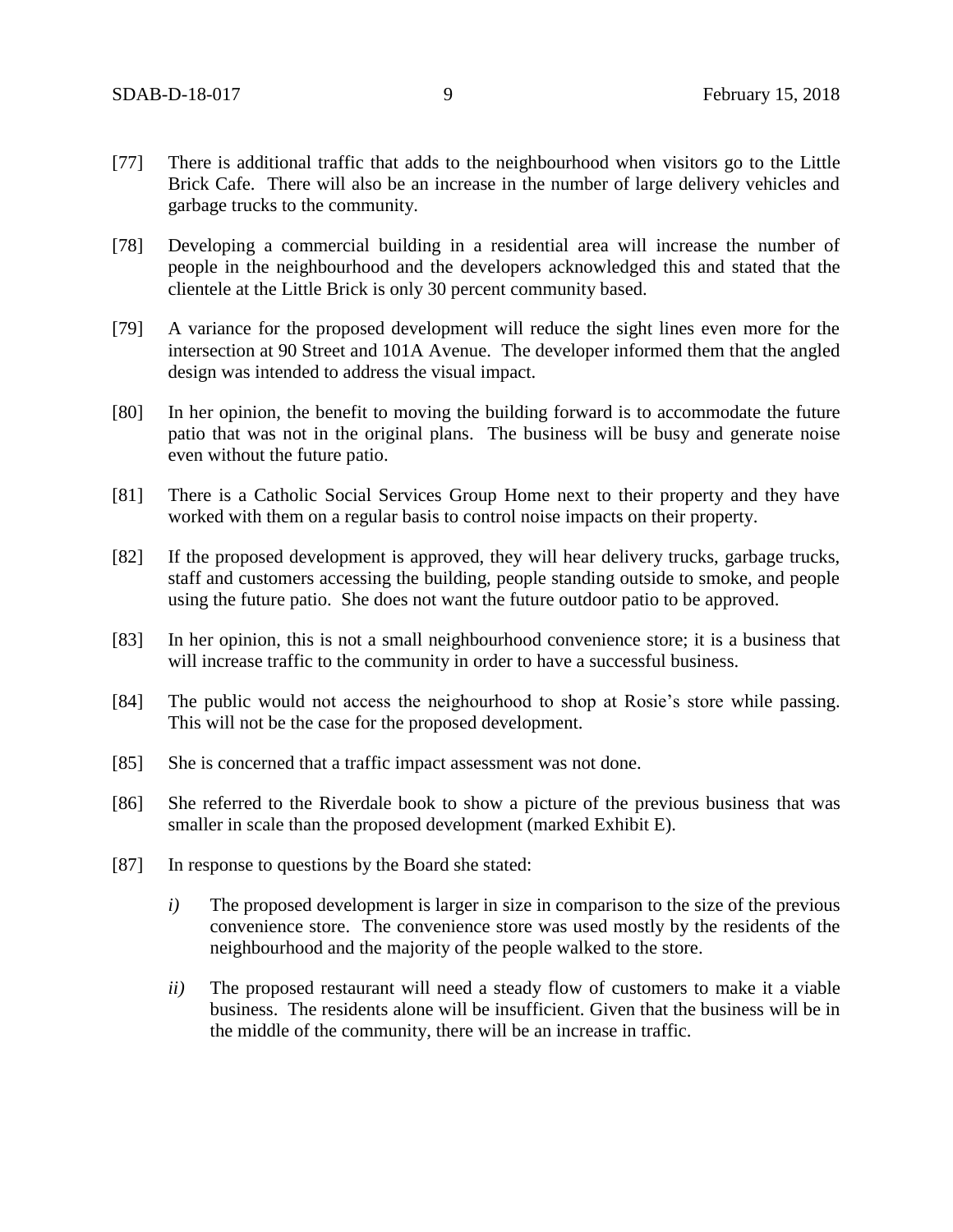- *iii)* She agreed that garbage trucks enter the neighbourhood and so did delivery trucks for the previous business. She feels that with the proposed commercial use development, garbage will need to be picked up more often as the scale of the proposed development is larger than what was previously on the subject Site.
- *iv)* With regard to the intersection at 90 Street and 101A Avenue, she stated that in 2012 the Community League approached the City to install signage at the intersection but the City did not think there was a need for additional signage. If a variance is approved, the sight lines will be negatively impacted. Given the number of issues at this intersection, the impact in sight lines should be reduced as the proposed commercial development will increase the level of traffic which will add to an existing issue in the community.
- *v)* She reiterated that the proposed development is too large for a residential lot and will have a negative impact on the neighbourhood.

## Ms. Wilkinson

- [88] Ms. Wilkinson referenced her written submission (marked Exhibit F).
- [89] Her property is immediately north of the subject Site.
- [90] She shares the same concerns raised by her neighbours.
- [91] When she purchased the property in July 2000, Rosie's was not in operation and she was not aware that the site was zoned CNC. She acknowledges the concept of "buyerbeware".
- [92] In her opinion, a three storey commercial development will have a negative impact on the use and enjoyment of her property and value of her property. There will also be an increase in the safety concerns of the community.
- [93] She attended a public meeting with the developer who stated that the development would be a similar business model to the Little Brick Café with 30 percent of the customers being from the community and 70 percent being from outside the neighbourhood.
- [94] With 70 percent of the customers being from outside the neighbourhood, there will increased traffic, staff, residents, delivery trucks, and waste collection which will negatively impact the community.
- [95] With regard to the setback, she is concerned that visibility will be impacted for vehicles travelling in the area and children riding bikes on 101A Avenue.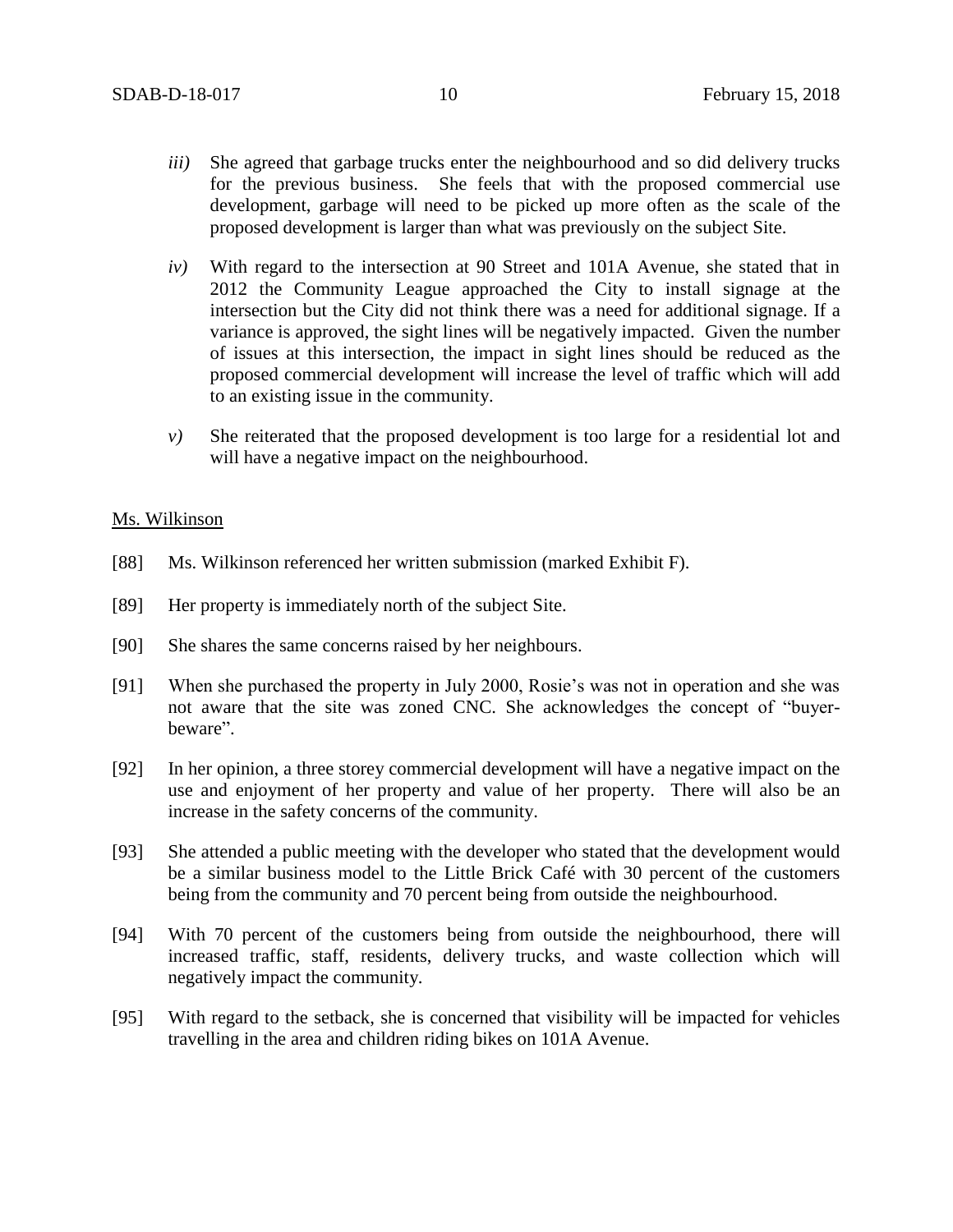- [96] With regard to the setback for parking and garbage dumpsters in the rear lane, she stated that this area is across from her dining room, kitchen windows, and deck and this is something she does not want to see or smell every day.
- [97] In her opinion, there is no way to control the litter and vandalism with the garbage dumpsters in the rear lane.
- [98] They will be facing a three storey wall, parking lot, and possibly a patio from her property.
- [99] They will be able to smell the odors from the restaurant if their kitchen window is open or while they are sitting on their deck.
- [100] In response to questions by the Board, she stated:
	- *i)* There is a boulevard, sidewalk, and small front yard between her house and 90 Street. Her living space faces the rear lane and the garbage dumpsters will face her property.
	- *ii)* The deck on her house backs on to Ms. Borkent's house (across the rear lane) and is the length of the garage area. There is approximately a three feet side setback, a hedge, then the deck on her property. There is no fence along the side lot line.
	- *iii*) Garbage pick-up is at the rear lane. Trucks have to back in and out as there is no room to maneuver onto 90 Street. The rear lane is narrow and vehicles have been hit just backing out of their garage. In her opinion, there will be more garbage pickups with a commercial development than with current residential pick-up.
	- *iii) Position of the Development Officer, Mr. Lee*
- [101] The Development Officer did not have a formal presentation, but wanted to respond to some of the issues raised.
- [102] The area marked on the plans as "future patio" should be removed. The area could be covered with decorative hard surfacing. The south patio is approved.
- [103] The waste enclosure configuration was dictated by Waste Management. He relies on their assessment. There is little flexibility with regards to the placement. None of the garbage enclosures comply
- [104] The parking spaces, from west to east, are recessed from the rear lot line 2.11 metres, 4.34 metres and 0.91 metres, respectively.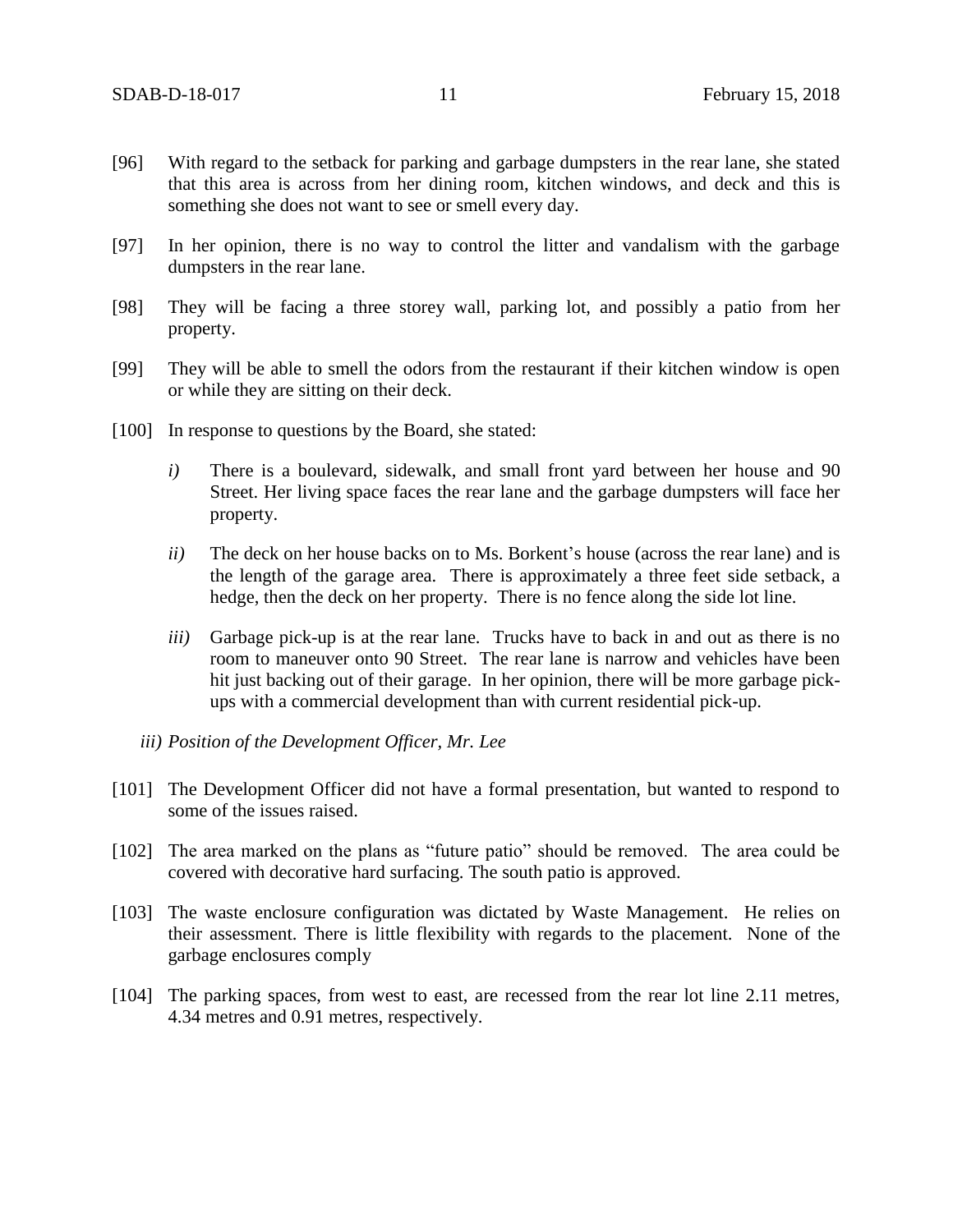- [105] Mr. Lee assumed it is a standard lane width. Transportation would not allow short stalls because of the requirement of a turning radius. They do not allow encroachment onto right-of-way. The parking stalls are the required length plus there is an extra 3 feet to ensure that they are completely on private property. A transformer is awkwardly located on the property, so there is no extra room. Servicing and location is done through Epcor. The City has no say.
- [106] Mr. Lee was asked to comment on Section 5.2.7(1) of the Riverdale Area Redevelopment Plan, which states: "Uses having a gross floor area of over 275 square metres should not be approved because of the proximity to a residential area and the desire to maintain a small town atmosphere in the community and in order to achieve the objectives of Section 2.4 of this Plan." He interpreted that section to mean that each individual use cannot exceed 275 square metres. He acknowledged that the section could be interpreted as multiple uses together cannot exceed 275 square metres, but he used the City interpretation.
- [107] In response to questions regarding the Parking Study, Mr. Lee relied upon the engineer that put his professional stamp on it and Transportation's review and acceptance of it. Transportation did not take issue with deficient parking spaces but indicated the proposed on-street loading and disabled zones would not be supported by Parking Services. However, by situating the loading and disabled spaces on site, the proposed development would require a larger parking variance. Building Code requirements regulate the disabled parking space. Mr. Lee does not view tandem parking as an issue.
- [108] Whether a development is pedestrian oriented or not is subjective. The proposed development is built close to property lines, there is ease of access, sightlines from the windows, and the proposed restaurant is at grade. Mr. Lee believed the parking study encompasses the worst case scenario. Tenants are to be neighbourhood oriented, but he acknowledged that this cannot be predicted. He assesses uses, he cannot govern users of the site. The proposed design was audited by the Edmonton Design Committee who look at scale. They believe the development is pedestrian oriented.
- [109] Waste management would not sign off on a development unless they could fully collect waste.
- [110] The cutout on the south east corner of the proposed building helps mitigate the variance.
- [111] The setback is measured from the edge of building to property line. Any encroachment onto city property requires a city permit.
- [112] Mr. Lee was asked to comment on whether he reviewed the development in aggregate and not separately as two Permitted Uses and two Discretionary Uses. In his view, typically FAR and Height restrictions limit the number of uses. This development complies with those two requirements, but not waste collection, setbacks and parking. This developer did take a more honest approach to parking by properly applying for known uses, rather than General Retail Uses which have the lowest parking requirements.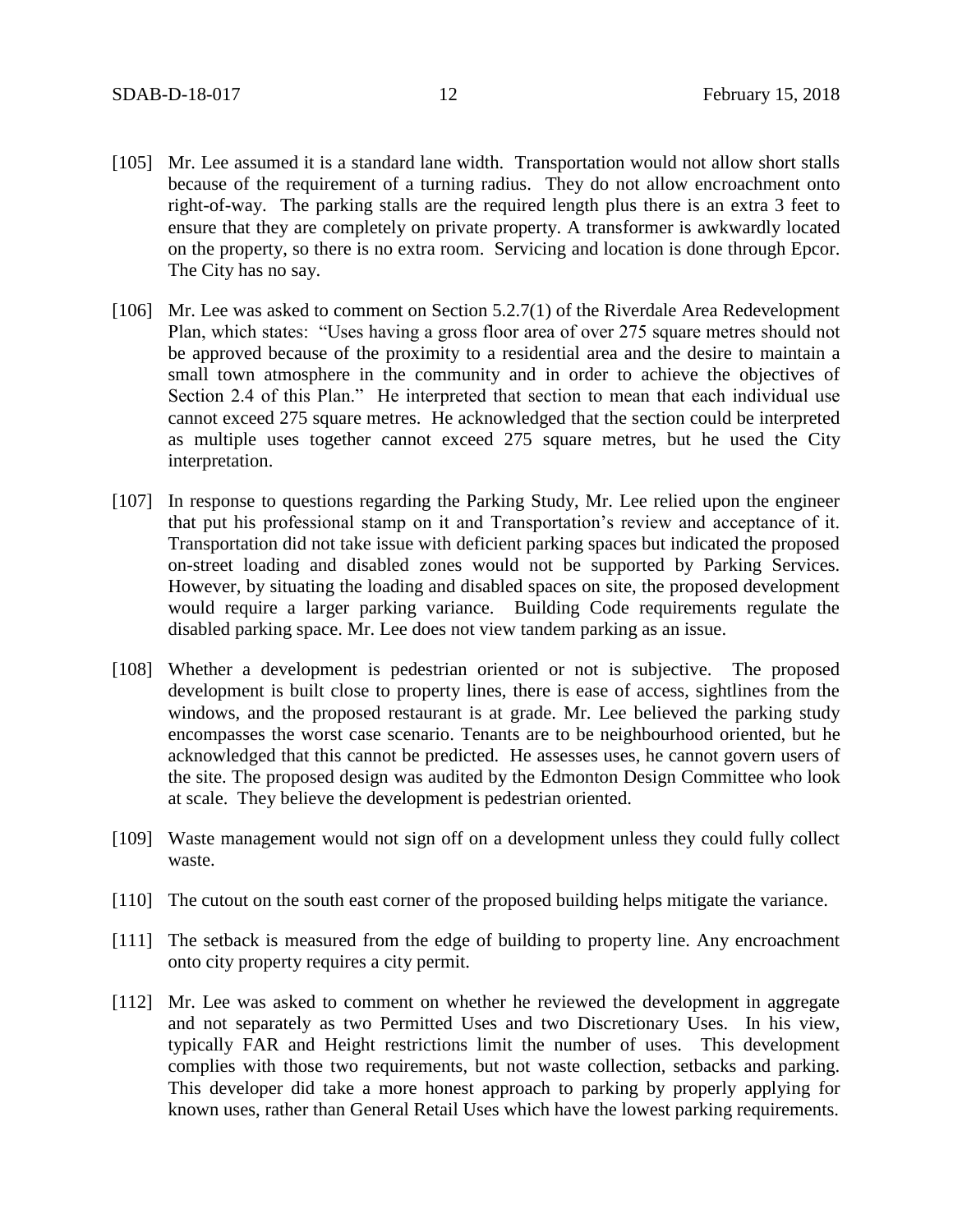- [113] He cannot comment on the 900 spaces set out in the parking study. He assumed they employed proper measuring techniques. He gave the Board everything that was given to him when he approved the development.
	- *iv) Position of the Respondent, Mr. Small, speaking on behalf of Redbrick Realestate Services Inc., who was accompanied by Ms. Martin-Drysdale*

## Mr. Small

- [114] Based on further discussions, he advised that Transportation now supports on-street loading zone. The space will only be restricted from 9:00 a.m. to 4:00 p.m. and there will be signage to that effect. This will soften the parking restriction. After 4:00 p.m., the space will available for use. By having the disabled space on street, it frees two on site spaces
- [115] The parking study referenced 900 spaces to demonstrate a vast array of parking in the area. They are not asking for that many spaces. The proposed development only requires the use of 15 on-street parking spaces to complement their 7 on-site parking spaces.
- [116] The ARP supports zero setbacks. Originally, the building was to be pushed back 5 or 6 metres from the street, but they tried to better align with residential houses and alleviate concern at the intersection. By pushing building back, they created patio space to the south. The north patio not intended and any future tenant who wants to use the future patio will need to make a separate application.
- [117] The setback on the east is less of a concern because the subject site is not immediately adjacent due to the lane and the building is not right on the property line. He confirmed there is a city boulevard, city sidewalk and city right of way. The setback is measured from the proposed development to the edge of the property line.
- [118] The development complies with Height and Floor Area Ratio. The Applicants only asked for variances which are in his opinion supported by the City and the Area Redevelopment Plan.
- [119] Under the Bylaw, the garbage enclosure can be right against the alley. They relegated it to the west property line, to allow more on-site parking. Residential garbage is already removed from the alley once a week. Their proposal is supported by Waste Management. Any restaurant tenant needs proper odour mechanisms.
- [120] Two parking spaces encroach on setback, but they are not sitting in the rear setback, and they could be on the property line.
- [121] The power pole in the north east corner is being removed and power will be taken from the south.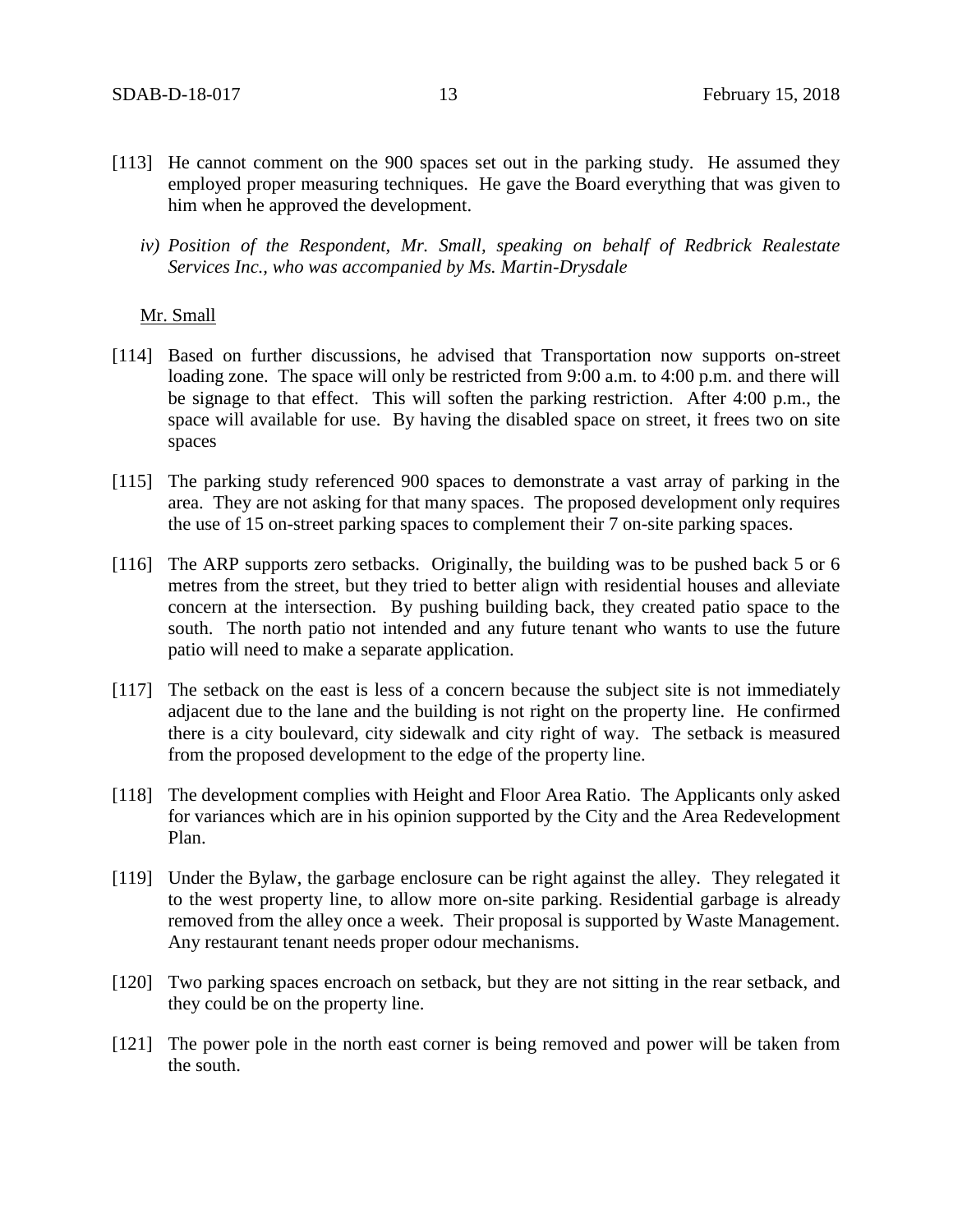[122] The area marked on the plan as future patio will be a grass landscaped area. Since there is a transformer there, the space is not ideal.

## Ms. Martin-Drysdale

- [123] Ms. Martin-Drysdale is a resident of Riverdale and developer of the subject property.
- [124] She was involved in a Sustainable Communities working group between 2010-2012. They were tasked with many issues including creating a sustainable community, school closure, and the new LRT in a holistic way. They held a number of discussions and had 80 surveys returned and focused on five key issues. One key topic was the lack of neighbourhood amenities.
- [125] The Community League created a volunteer run café in Riverdale House which lasted for 2 years. They held pub nights for a couple of years at the Community League. Little Brick became a permanent fulltime solution, but limited electrical supply to the building prevents expansion.
- [126] There is a demand for commercial amenity space.
- [127] They cannot sign leases until the project is approved.
- [128] They have done four consultations, one directly with adjacent neighbours. They received feedback on the patios on the west side, number of windows, landscaping, screening, and setbacks.
- [129] The Tree Frog Press building is built right to property line but it is angled. They tried to create similar property using brick recognizing the history associated with the area.
- [130] They met with the owner of a bicycle repair business, who currently operates in his garage in Riverdale. They would like him to operate in the basement of the proposed development. Most of his clients would ride to the site.
- [131] They suggested a future patio area because there is not much they can do with the space given the location of the transformer. They have no issue with the patio being struck from the plans.
- [132] They cannot provide expert advice on the effect of the proposed development on property value. They have found studies supporting the view that more amenities in the area increases a walkability score of a property, which is a key measure used to sell properties. The uses they propose are preferable to a 7-11. When Riverdale houses are listed on MLS, they include the distance to Little Brick.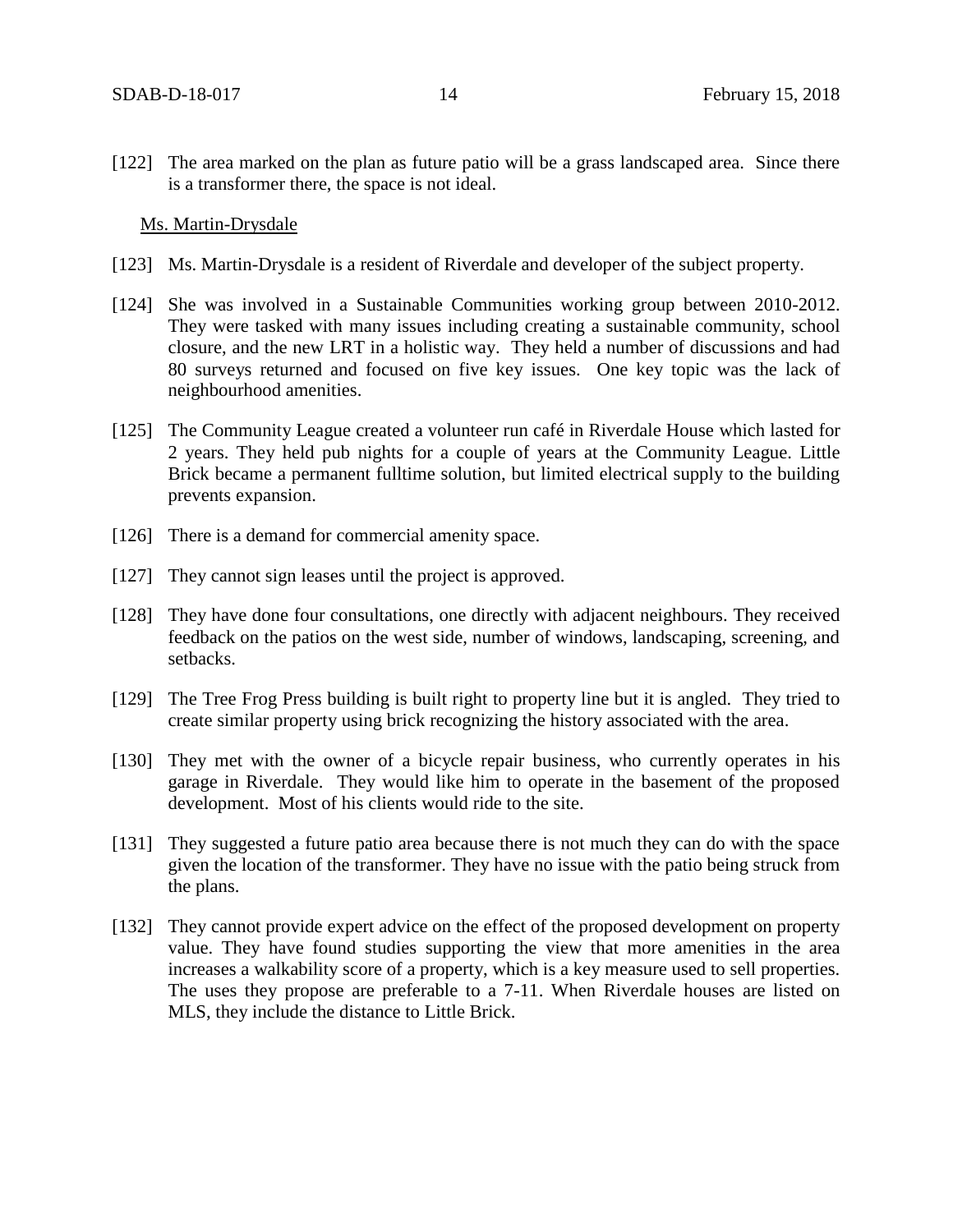- [133] About 30 to 40 people came to the open houses. About 12 people came to the adjacent neighbour night. The response they received was 80 percent positive. Those opposed brought up issues raised in the hearing today. They have tried to incorporate all ideas. She lives in the community and sits on the boards so she has the most incentive to make this project work.
- [134] With regards to the traffic safety issues, the City decided that no action was required. There is lots of parking around the development. Parking and traffic safety go hand and hand. She feels it is a safe development. She is unsure how one project creates problems in that intersection.
- [135] The feedback they received is that neighbours did not want loading through the alley.
- [136] Asked whether the aggregate impact of the variances is akin to rezoning the property, Ms. Martin-Drysdale explained that they have not varied FAR, Height or Site Coverage and all Uses are Permitted or Discretionary. She does not agree that the totality of uses cannot exceed a gross floor area of 275 square metres, because then there would be different FAR and Site Coverage restrictions.
- [137] Some individuals associated with the office use will walk to work and the remaining users will make use of the tandem spaces. Each residential user would have their own parking space. They tried to meet requirements for long time users of the site, and they concede that there are no spaces left for restaurant parking. However, there is opportunity for shared parking for the proposed uses.
- [138] Ms. Martin-Drysdale anticipates waste removal to be not more than once a week.
- [139] Ms. Martin-Drysdale lives on  $94<sup>th</sup>$  Street, but walks down 90 Street. She will be occupying the office space.
- [140] There will be approximately 106 metres squared of public space in the front of the restaurant. There will be a lobby with a kitchen on one side on the back half and a bar type counter to serve customers. The cafe would be like a bistro in one portion and serve sandwiches, coffee, gelato, and small groceries from the other portion.
- [141] The bicycle repair shop will be in the basement.
	- *v) Position of Affected Property Owners in Support of the Respondent*

### Mr. Palmer

[142] Mr. Palmer is a 10 year resident of Riverdale. He lives at the west end of the blockface shared with the subject Site on 101 A Avenue. He is part of the Riverdale Community League, but is not speaking on their behalf. The Community League is not taking a position on the project. He runs a community-oriented development company, so is not a stranger to difficult development.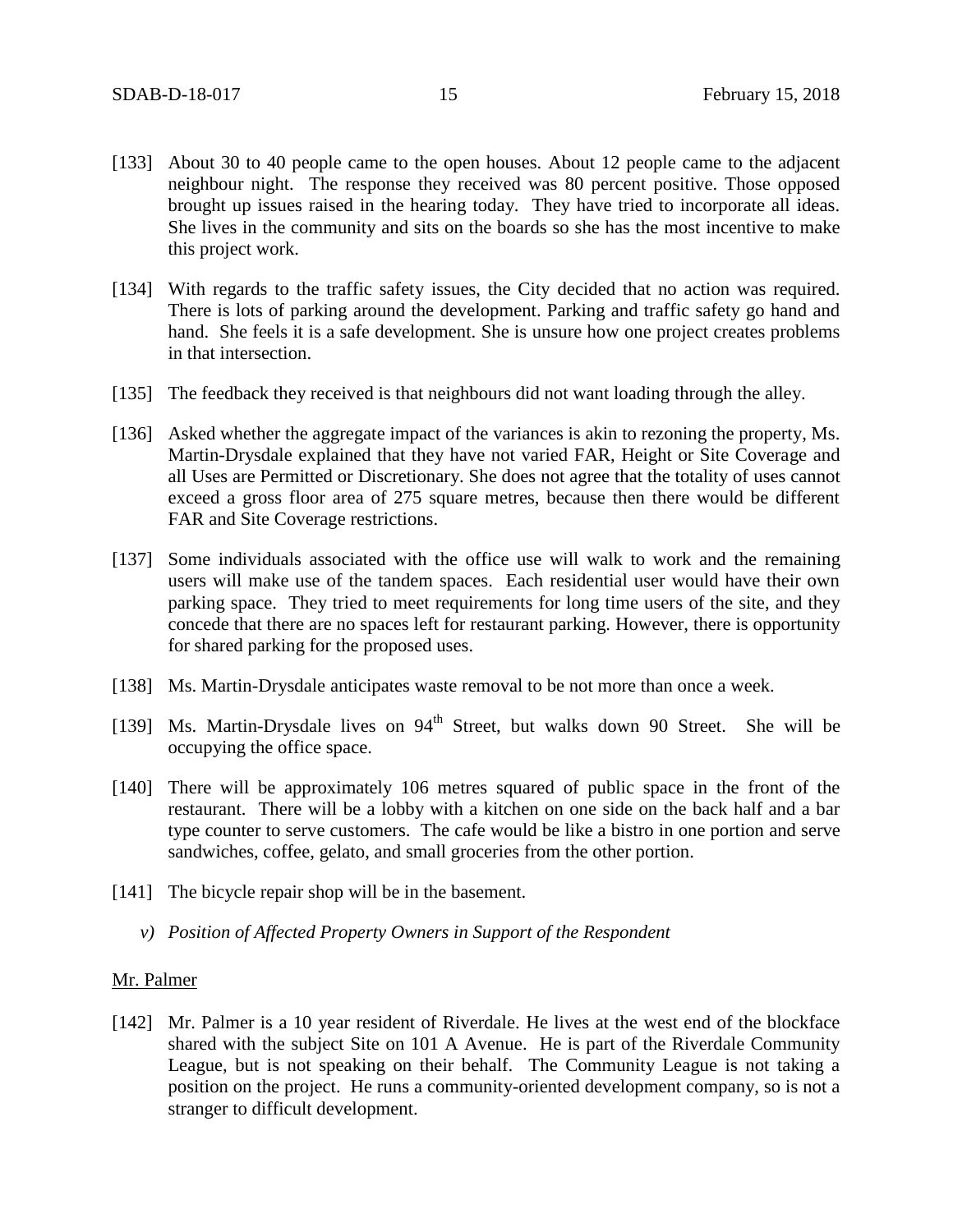- [143] There are three commercial sites in Riverdale. One is the subject property. One is located at 10144 – 89 Street (which he assessed for redeveloping). The other is the property where Little Brick is located. Its developer is Rivervalley Co., a developer who is not as concerned about cap rates, has resources from other business and a passion to make meaningful spaces.
- [144] There are constraints on small scale commercial developments as they have high project costs.
- [145] 101 A Avenue used to be the community's mainstreet.
- [146] Every development has value and tradeoffs. If this project is denied, the community will not have any commercial developments. They are trying to move towards to a more walkability, mixed used community. Some changes affect certain neighbours more than others.
- [147] In 2011, the community went through an exercise that resulted in a document entitled the Riverdale Livability Results (marked Exhibit G). Mr. Palmer referred to Board to responses to question 6 of that document which show the area lacks amenities and that there is a desire for the types of Uses being proposed
- [148] Traffic problems are not the developer's problem.
- [149] Mr. Palmer also supplied a copy of the "Old Store" Development Community Consultation, December 11, 2017 Comments for Developer feedback form (marked Exhibit H).
	- *vi) Rebuttal of the Appellants*

#### Mr. Sutherland

[150] Mr. Sutherland did not provide anything in rebuttal as he did not stay until the end of the hearing.

#### Mr. Cooper

- [151] Mr. Cooper agrees that the community desires amenities in the area. Little Brick does provide some amenities. They are looking for amenities at a reasonable scale.
- [152] They still do not have an idea of the volume of visits.
- [153] They understand it is not the Respondent's job to be traffic safety experts. However, they have a moral obligation to say how the proposed development will impact neighbours.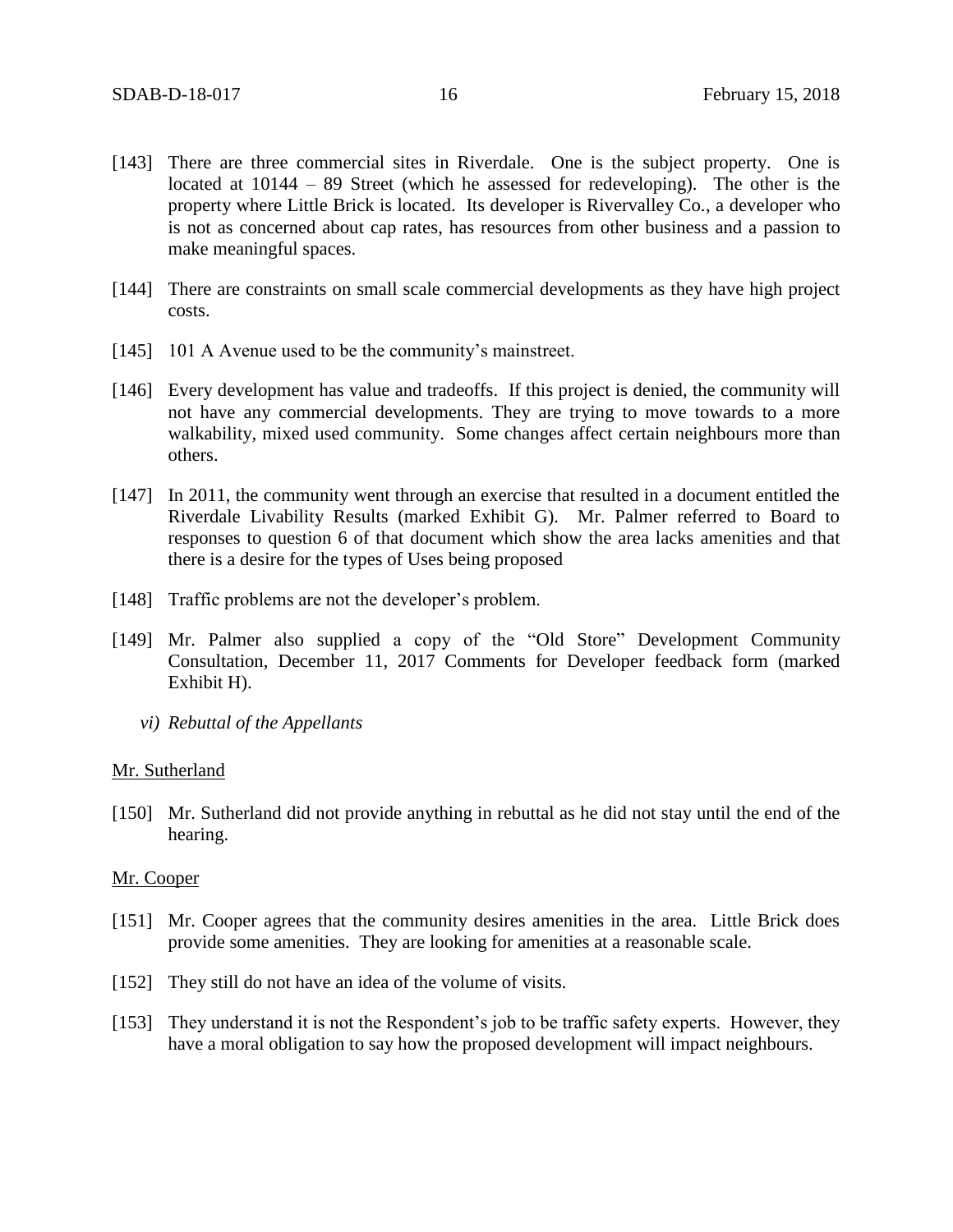- [154] The Transportation Department has not been involved since 2012. They have been trying to find out if statistics for this intersection have been tracked.
- [155] The parking study assumes everyone has 2-car garage and that the on-street parking is only used by visitors. This is why they are raising a concern about the veracity of the estimate.
- [156] Mr. Cooper agrees the Riverdale Area Redevelopment Plan is dated. However, some of the values enshrined in that document do not need updating.
- [157] The Ritchie Market is prototypical. However, that project started as an individual going door to door, not the model that developed here. It is unfortunate that this has become an adversarial process.
- [158] Different garbage disposal methods should be employed.
- [159] The "future patio" should be struck of the plans and never be allowed.

## **Decision**

- [160] The appeal is DENIED and the decision of the Development Authority is CONFIRMED. The development is GRANTED as approved by the Development Authority, subject to the following ADDITIONAL CONDITION:
	- *i)* The "Future Patio" area marked on the plans is deleted.

## **Reasons for Decision**

- [161] This is an appeal of a decision approving an application for a mixed-use development with a building containing a Convenience Retail Store; Professional, Financial and Office Support Service; Restaurant (106 square metres of Public Space); and 2 Dwellings of Apartment Housing. The subject Site is located in a CNC Neighbourhood Convenience Commercial Zone. In this zone, the first two Uses are Permitted Uses and the last two are Discretionary Uses.
- [162] The proposed development requires four variances to the applicable development regulations involving Setbacks, the location of Parking Spaces and waste enclosures, the number of on-site Parking Spaces and Loading Spaces and Landscaping.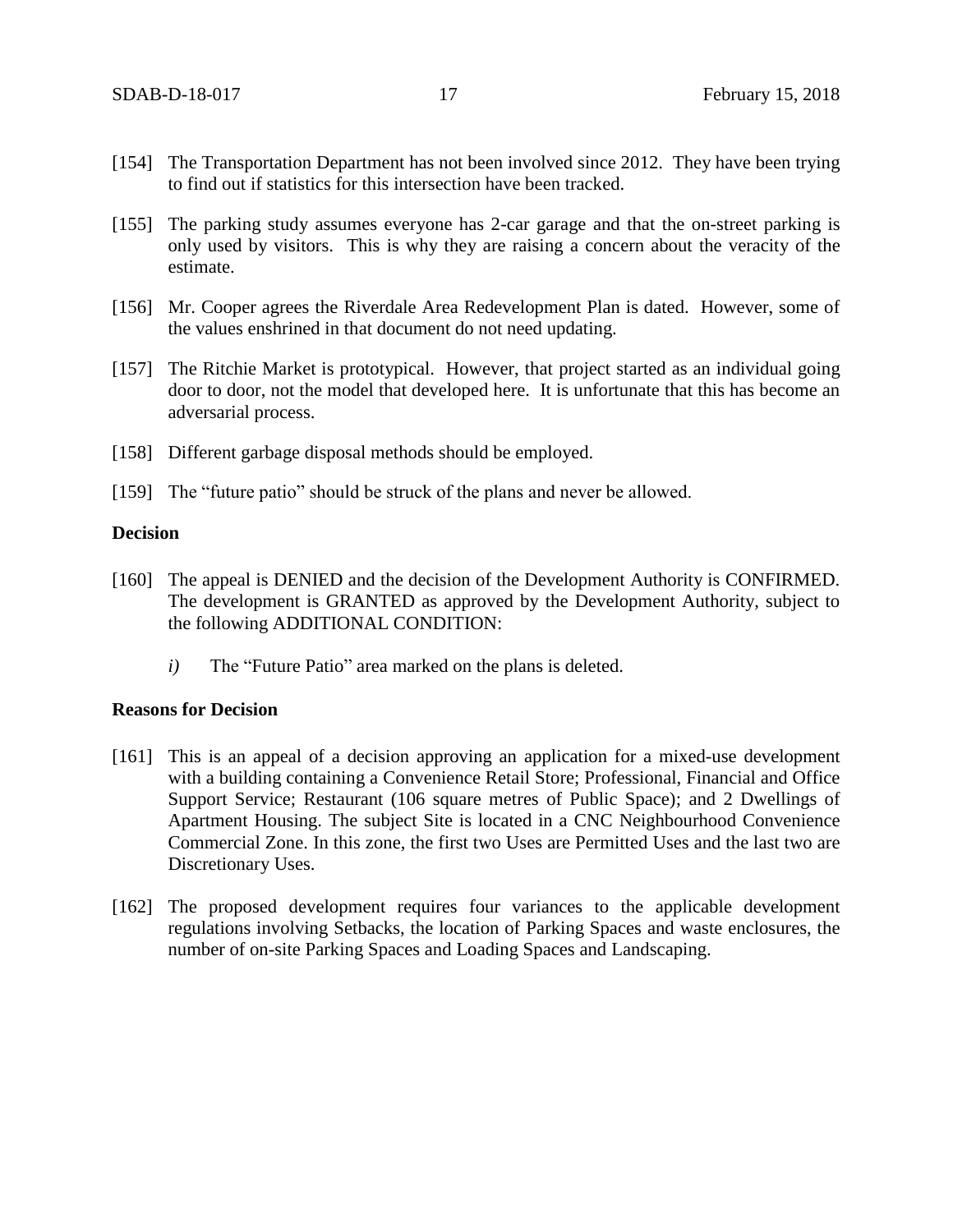[163] The property is also subject to the Riverdale Area Redevelopment Plan (the "ARP") which was developed approximately 25 years ago. In conjunction with the passage of this ARP, the subject Site was zoned CNC. Sections 2.4 and 5.2.7 of the ARP apply specifically to this site and provide:

#### **Section 2.4 Commercial Development**

#### **Objective:**

Continue the opportunity for small scale pedestrian oriented commercial uses to serve the community from central locations which have historically been used for such purposes.

#### **Policy 2.4.1**

The commercial properties on 101A Avenue at 89 Street and 90 Street will be redistricted to CNC\*(Neighbourhood Convenience Commercial) District.

#### **Policy 2.4.2**

A Statutory Plan Overlay and Advice to the Development Officer for the CNC\* District, as provided in Chapter 5, will be implemented to ensure commercial uses are of a small scale and pedestrian oriented

#### **Discussion:**

Two existing commercial sites are recommended for CNC\* districting. These are the Tree Frog Press and the Riverdale Grocery. Both are centrally located and have a long history of commercial use. Both sites are currently districted for residential development. The CNC\* districting would allow the long term continuance of commercial development at these two locations at a scale and intensity which would remain sensitive to surrounding residential development.

**The Statutory Plan Overlay** associated with the CNC\* District reduces yard setback requirements to zero, where the yards are adjacent to public roadways (excepting laneways). This will accentuate the presence of commercial activity on the street, providing visible landmarks for the community. Currently, the two commercial developments have no building setbacks from the street.

**Advice to the Development Officer** is provided to promote pedestrian oriented businesses on a scale conducive to existing development. The advice states that discretionary uses should not exceed a floor area of 275 m2. This will ensure that commercial activity is kept to a small scale. The Development Officer is encouraged to relax parking requirements where a use is oriented towards a community, as opposed to a city or regional market. It should also be shown that traffic from outside the community will be minimal and adequately handled by existing on-street parking or on-site parking which should be located to the rear or side of the property.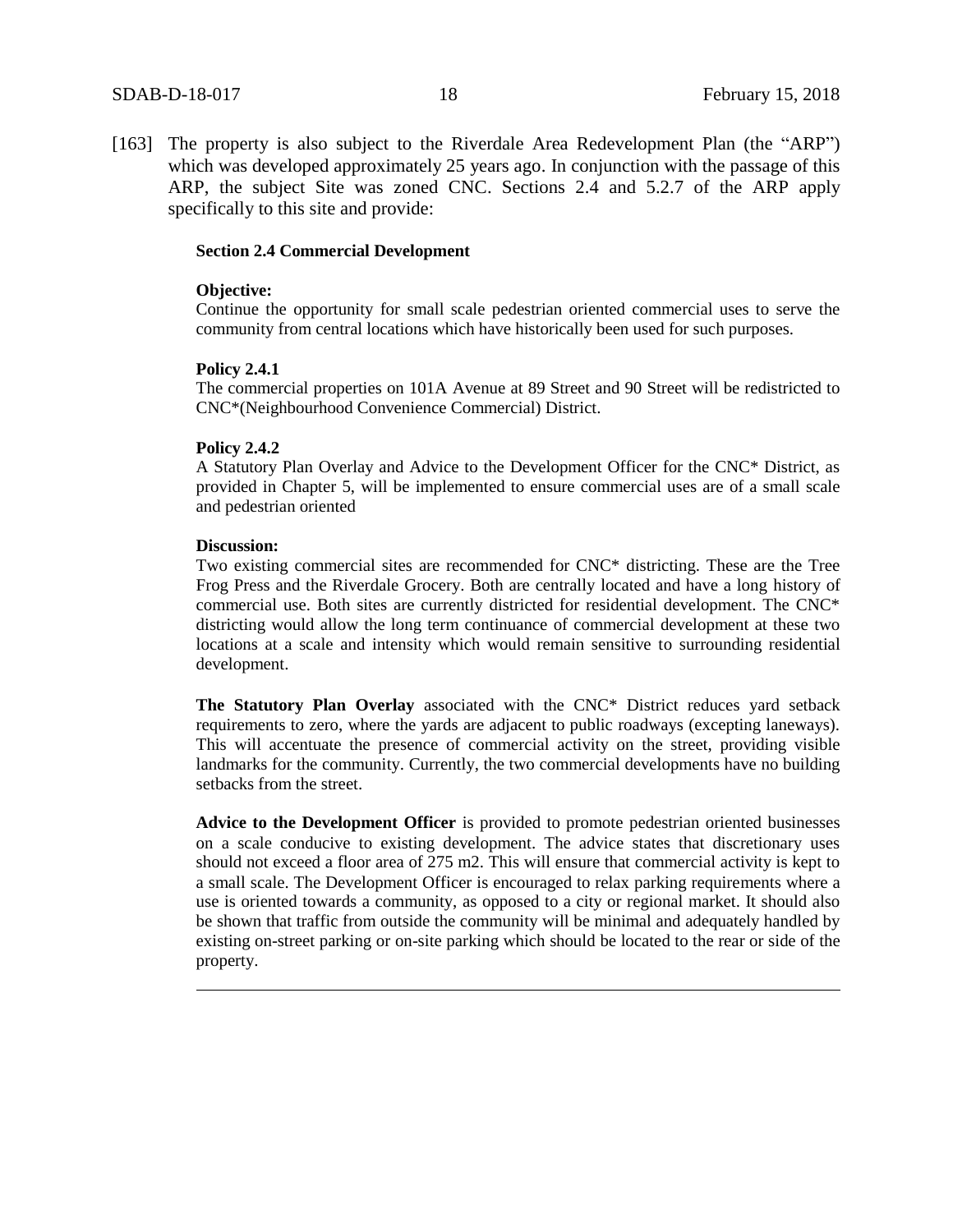#### **5.2.7 CNC Neighbourhood Convenience Commercial**

Note: Section 5.2.7 was amended by Bylaw 12801 May 30, 2001

#### **Area of Application**

On the southwest corner of 101A Avenue and 89 Street and the northwest corner of 90 Street and 101A Avenue as shown on Map 8.

### **Rationale**

To permit pedestrian-oriented neighbourhood convenience commercial uses in Riverdale in order to achieve the objectives of Section 2.4 of this Plan.

### **Advice to the Development Officer**

1 Uses having a gross floor area of over 275 m2 should not be approved because of the proximity to a residential area and the desire to maintain a small town atmosphere in the community and in order to achieve the objectives of Section 2.4 of this Plan.

2 Parking requirements may be relaxed, or eliminated, if it can be shown that the use is oriented towards a community, as opposed to a city or regional market, and if traffic from outside the community will be minimal and adequately handled by existing on-street or onsite parking.

- [164] The Board considered mixed evidence it received about community support and opposition to the proposed development and has taken the following factors into account:
	- *i)* While community consultation was not required under the ARP or the Bylaw, the developer held three meetings with neighbours and an additional meeting with adjacent property owners. The developer estimated support to be approximately 80% with 20% citing the concerns raised by the Appellants and parties attending the hearing.
	- *ii)* Many of the participants appearing before the Board are active in their community and have roles with the Community League. The Community League also hosted a meeting concerning the development and gathered some feedback, a partial summary of which was submitted to the Board. This feedback was mixed with respect to the proposed development. However, all parties agreed that the Community League took no formal position for or against the development.
	- *iii*) The Board received emails in favour of and opposed to the proposed development.
	- *iv)* Three of the most affected neighbours (the abutting neighbour to the west, the adjacent neighbour across the lane to the north and one of the adjacent neighbours across 90 Street to the east) appeared to oppose the development.
	- *v)* Property owners of a lot located further to the north across 90 Street also appealed the decision.
	- *vi)* A neighbour who received notice of the appeal and owns and resides in a lot further to the west along the blockface of 101 A Avenue shared with the subject Site appeared to support the development.
	- *vii)* The Respondent Applicant is an active participant in neighbourhood initiatives. She owns property and lives in the community.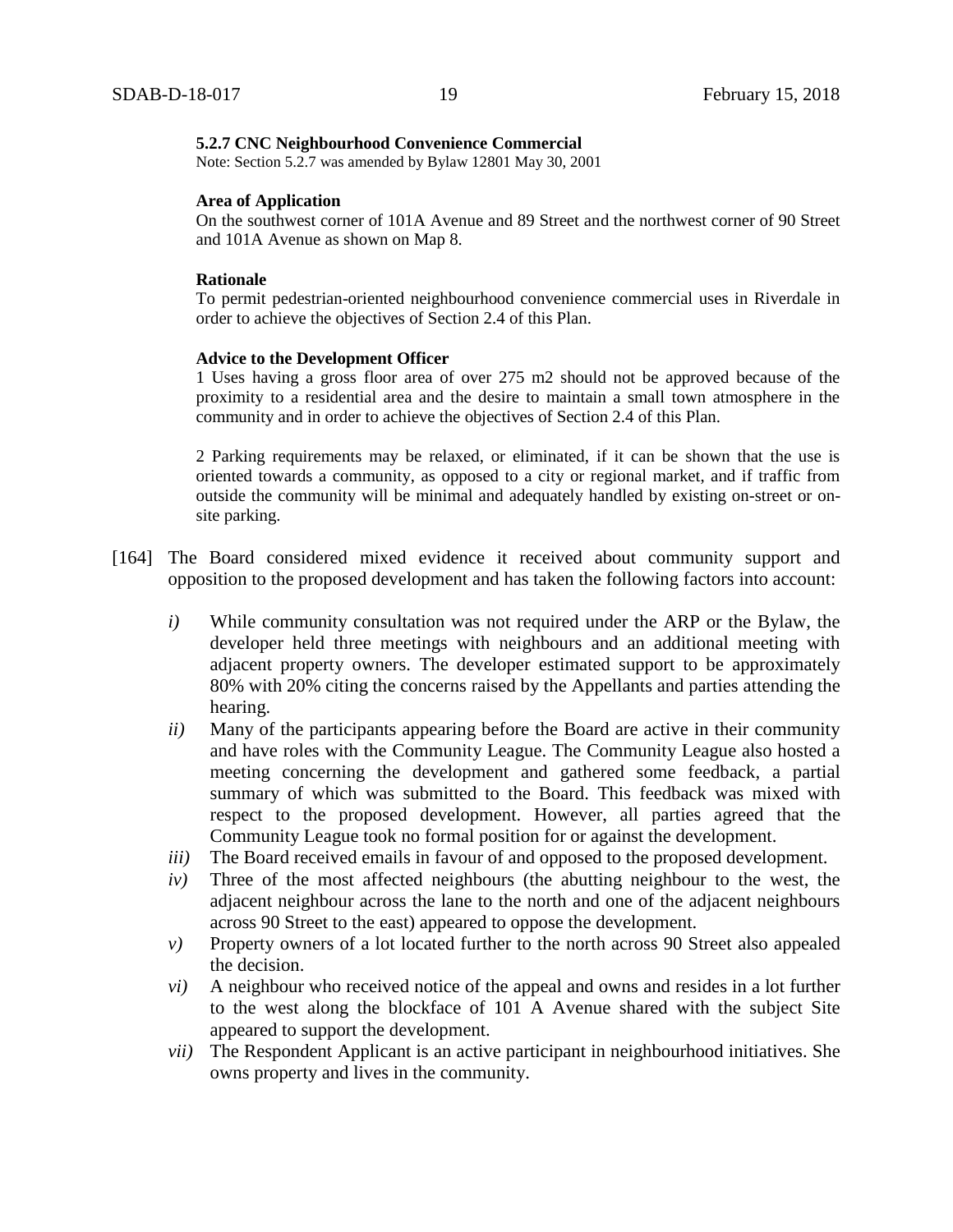- [165] The Board first considered that the two of the four proposed Uses (Apartment Housing and Restaurant) are Discretionary Uses. The Board finds these Discretionary Uses are reasonably compatible with the surrounding properties for the following reasons:
	- *i)* The proposed two Dwelling Units of Apartment Housing are a residential Use which is compatible with all the immediately surrounding properties which are zoned residential. Further, these units will add to the availability of affordable and diverse housing choices in the immediate area.
	- *ii)* The proposed Restaurant Use is contemplated in the ARP and it would have been a Permitted Use at the time the ARP was passed and the lot zoned CNC more than 20 years ago.
	- *iii)* Given its limited size, the proposed Restaurant Use is consistent with the general object for this Site set out in section 2.4 of the ARP and the general purpose of the CNC zone in section 310.1 of the Bylaw. As all parties stated, it is difficult to predict the proportion of patrons who will come from the immediate area for the Restaurant. Both the ARP and the CNC zone use the maximum floor area of individual commercial Uses as an objective mechanism to achieve their purpose of drawing from within the community. At 106 metres squared of public space, the proposed Restaurant Use is well under the maximum for Permitted Uses (275 metres squared) and Discretionary Uses (1,000 metres squared) in the CNC zone and also less than half the size specified in the advice to the Development Officer that Discretionary Uses not exceed 275 metres squared in the ARP.
	- *iv)* The community consultation of 2012 indicates that many residents of Riverdale believe there is a lack of amenities in the neighbourhood and that a Restaurant Use would address this shortcoming and contribute positively to the area.
	- *v)* The Appellants' main objections are more linked to the aggregate size and scale of the building with four Uses, rather than the potential Use of the property for either a Restaurant or Apartment Housing.
- [166] Pursuant to section 687(3)(d) of the *Municipal Government Act*, the Board next considered whether granting the four requested variances for the proposed development would unduly interfere with the amenities of the neighbourhood, or materially interfere with or affect the use, enjoyment or value of neighbouring parcels of land. After weighing the conflicting submissions and evidence, the Board grants the variances for the reasons which follow.
- [167] Many of the objections raised in this appeal relate to the overall size and scale of the mixed use development which is to contain four Uses within a three storey building. As noted by the Development Officer, the building was assessed as required and approved by the Edmonton Design Committee which reviewed the development in part to ensure that it would be contextually appropriate to its surroundings in massing and scale.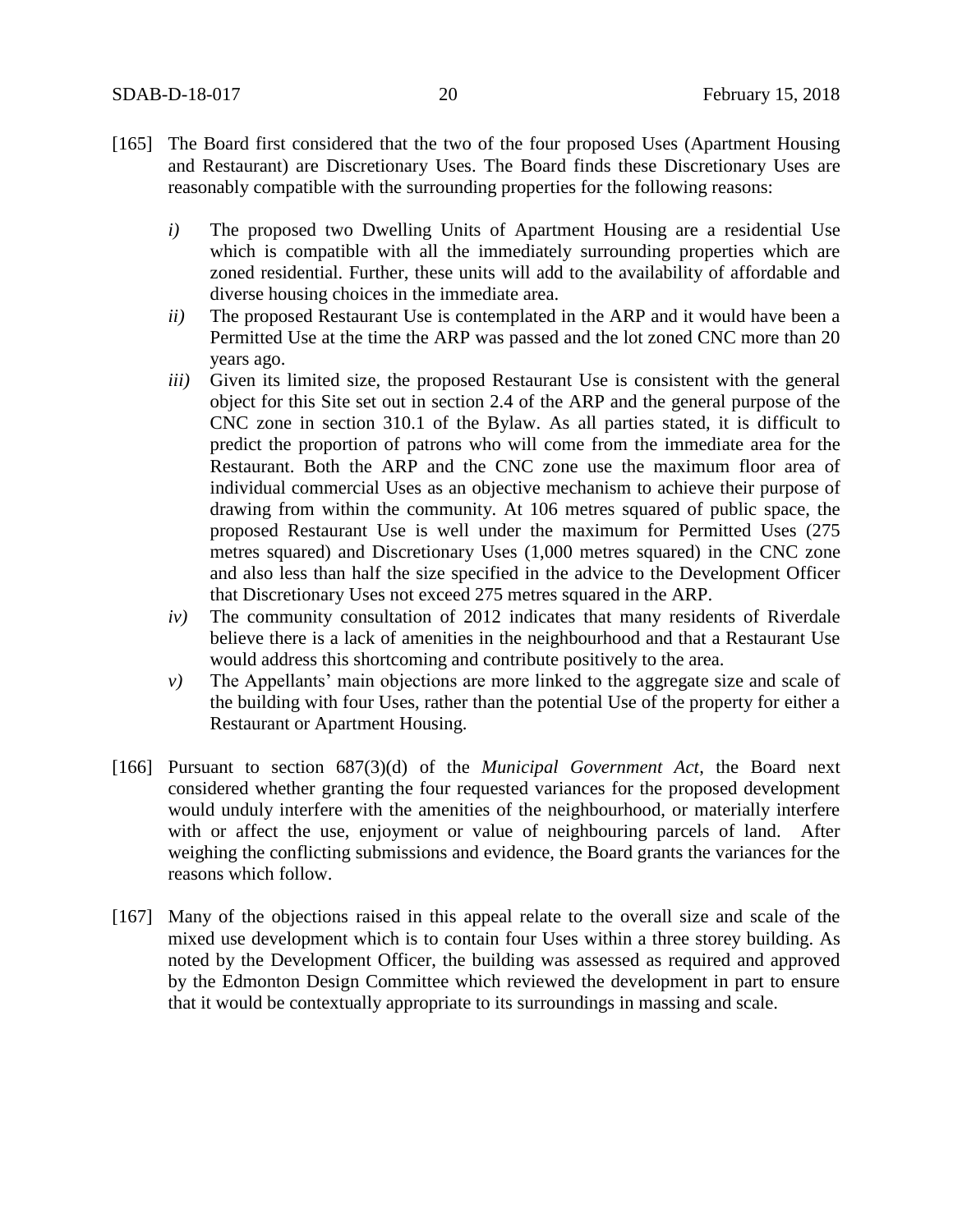- [168] The Board recognizes that multiple variances may be an indicator of overdevelopment, but also notes that the proposed development is fully compliant with the other regulations which deal with the aggregate measures of all four proposed Uses including FAR, Height and Site Coverage.
- [169] The Board agrees with the Development Officer that the potential profitability of the proposed development is not a planning issue relevant to the variance decision per se. The Board finds that the limited dimensions of this commercially zoned lot create practical challenges to the development of any functional commercial building and to provide associated on-site parking and loading spaces in full compliance with the relevant development regulations of the CNC zone.
- [170] The Board received mixed submissions about the impact of the proposed development and associated variances on the value of neighbouring properties. None of the parties provided evidence to support their differing opinions. In the absence of evidence one way or the other, the Board is unable to find that the proposed variances will have a material adverse impact on the value of neighbouring properties.
- [171] The parties in opposition cited sun shadowing as an adverse impact. The Board agrees the development will produce sun shadowing impacts for neighbouring properties, particularly for the abutting property to the west. However, given the building complies with the maximum Height and the building Set Backs are compliant on the west Side Lot Line and the rear Lot Line, the Board finds that proposed variances do not create a material adverse impact with respect to sun shadowing.
- [172] In addition to the general reasons set out above, the Board grants the variance to the required Setbacks for the building along public roadways to allow a Setback of 0.65 meters from the side Lot Line along 90 Street and 2.26 metres from the front Lot Line along 101 A Avenue pursuant to Section 310.4(5) because:
	- *i)* The Board noted the neighbours' concerns about the current safety of the intersection of 90 Street and 101 A Avenue which predate the development. However, the Board has not received evidence that the Setback variances in particular will exacerbate these issues. Further, the application was reviewed by Transportation which indicated they had no concerns with the building location in terms of traffic safety.
	- *ii)* The Setback variances are consistent with the ARP which at the time of its enactment referenced earlier overlays that contemplated zero setbacks.
	- *iii)* The developer adjusted the design of the building to create a cut out portion at the south east corner which improves sightlines for the intersection of 101 A Avenue and 90 Street ameliorating the impact of the variances.
	- *iv)* Both Lot Lines along 90 Street and 101 A Avenue are separated from the roadway by a boulevard, a public sidewalk and additional greenspace in the public right of way which lessens the impact of the variances.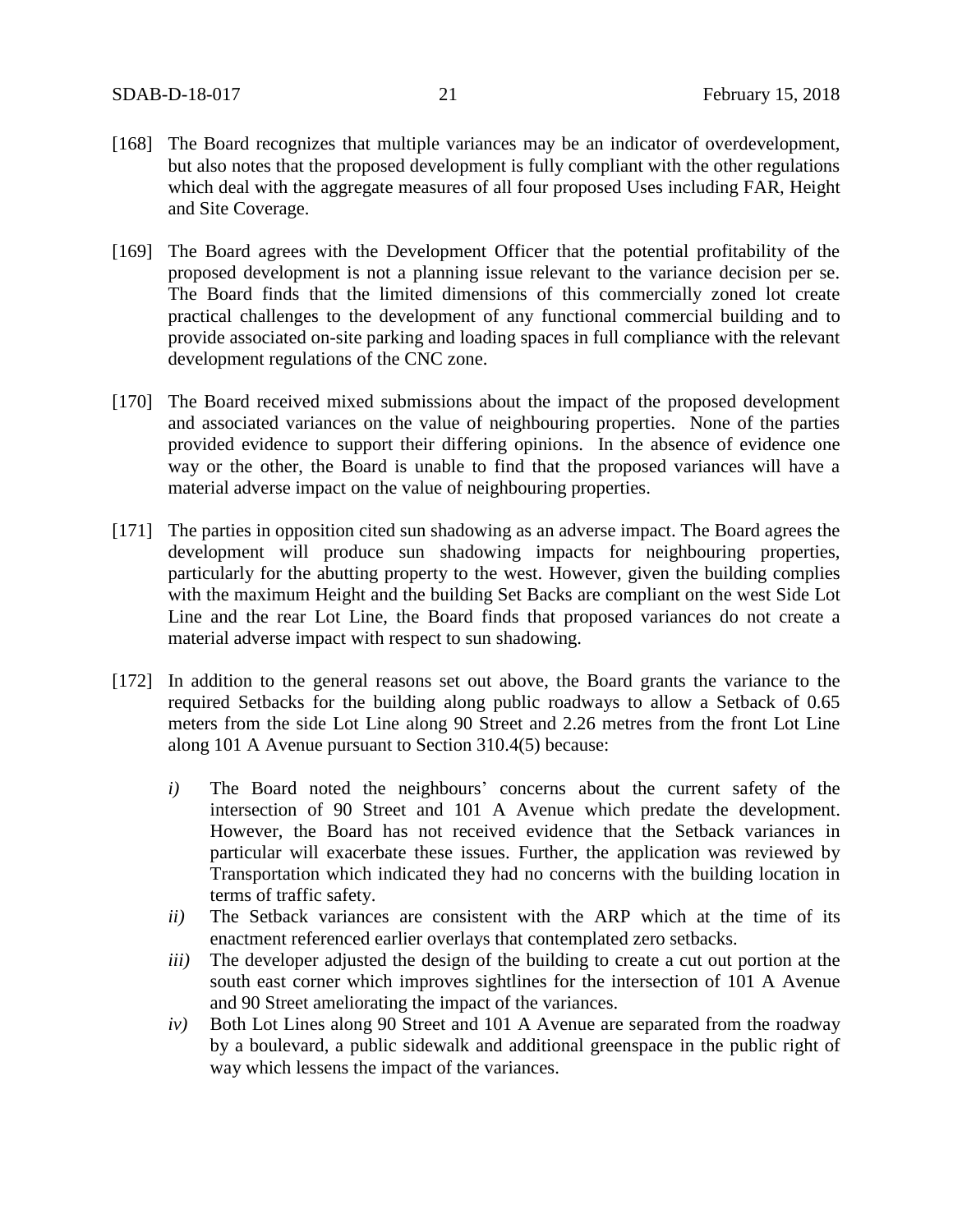- *v)* As outlined above, the width of the commercially zoned single-lot Site creates significant practical challenges as a fully compliant building would be restricted to 8.5 metres in width. With this relaxation for the flanking setback, the interior Setback requirement of 3.0 metres is preserved for the abutting lot. In addition, with the front Setback variance the building is pushed south which lessens the overall impact on privacy for the abutting property to the west.
- [173] The Board grants the variance to section 54.2- Schedule 1(A) and section 54.4 Schedule 3 to allow a reduction of the number of required on-site parking spaces from 21 to 7 (including two tandem spaces) and to remove the requirement for an on-site loading space based on the general reasons set out above and for the specific following reasons:
	- *i)* The Board considered the neighbours' serious concerns about the current safety of the intersection at 90 Street and 101 A Avenue. The Board notes that these concerns exist regardless of proposed development and the Board has not received evidence that the reduction in on-site parking spaces will materially adversely impact these safety issues.
	- *ii)* The Applicant has provided a parking study prepared by a registered Professional Engineer dated September 22, 2017 which concludes that on street parking within a realistic walking radius is plentiful at over 900 spaces, a number far in excess of the proposed 14 space variance.
	- *iii)* The Appellants questioned some of the underlying assumptions in this report, but did not provide support to counter the conclusions. They agreed that on street parking is an issue in some parts of Riverdale, but it is not an issue in the immediate area.
	- *iv)* The Board notes that Transportation reviewed the proposed variances and the parking study and had no objections to the reduction in on-site parking spaces even when at the time of their review 43 spaces were required per the now outdated parking regulations instead of the current 21 space requirement.
	- *v)* The variance is not contrary to the ARP. Section 2.4 of the ARP encourages relaxation of parking requirements if a Use is oriented towards a community as opposed to a city or regional market. Here the applicants provided a parking study as requested by the Development Officer which supports the conclusion that this objective is met.
	- *vi)* The Board accepts the Development Officer's submission that Use, not users, may be regulated by the Bylaw and an uncertain percentage of the visitors to the Site will come on foot or by bicycle. The Board again notes that the concrete measure employed to achieve the objectives of the ARP and the CNC Zone is the limited size of any individual Use. The proposed Uses are well under these size measures in both the ARP and the CNC zone.
	- *vii)* The Board also notes while the ARP encourages variances in certain situations, neither the CNC Zone nor the ARP explicitly prohibit variances if these objectives are not proven to be met in advance.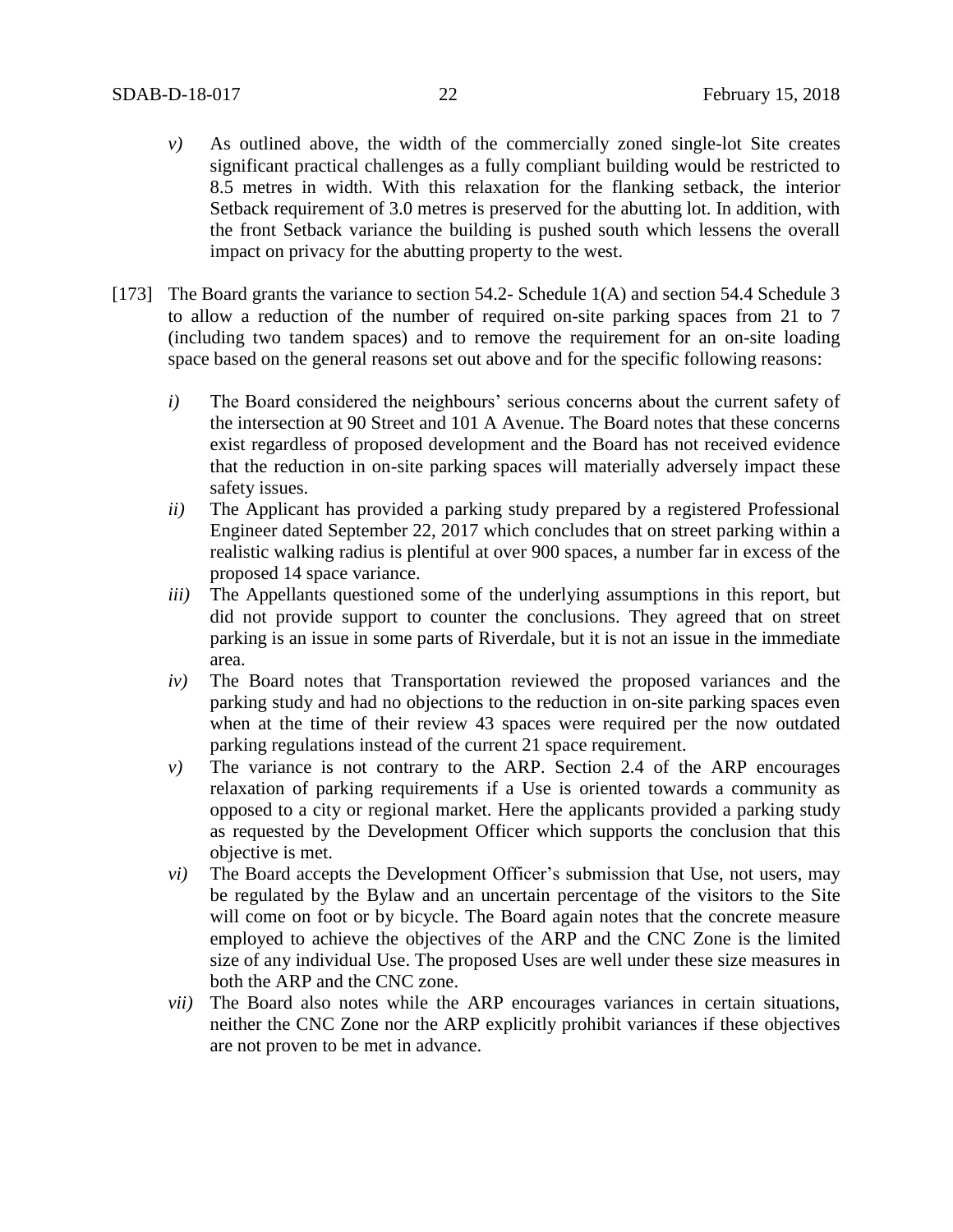- *viii)* The three proposed commercial Uses will likely have different peak times and durations reducing demand at any given time for on-street parking and creating a limited potential for shared use of the five on-site parking spaces that are not designated for the Apartment Housing Use.
- *ix)* The Applicant confirmed that Transportation has approved an on street loading zone with limited hours and a designated disabled parking space on 90 Street. This will reduce the potential hours during which loading and unloading may occur and lessen the impact of the loading space; avoid the impact of delivery trucks using the lane to for loading purposes; and, maximize the potential number of on-site parking spaces.
- [174] The Board grants the variance to Section 310.4(7) to allow: the waste enclosures to be located within the Setback from the west Side Lot line; and, two parking stalls to be located within the Setback required from the east Side Lot Line along 90 Street based on the general reasons set out above and on the following more specific reasons:
	- *i)* The location for the waste enclosures has been selected and approved by Waste Services.
	- *ii)* It is the least visible location from both 101 A Avenue and 90 Street.
	- *iii)* The impact of this variance is ameliorated for the abutting lot to the west as the waste enclosures are screened by the rear detached garage located on that lot.
	- *iv)* While the adjacent neighbour to the north objected to this location, the Board notes that there is no required setback for the waste enclosures and the enclosures are separated from this property by the intervening lane. The variance to the required Side Setback does not create a material impact for the property across the lane to the north.
	- *v)* The location for the two on-site parking stalls furthest to the east is within the required Setback from 90 street but also 0.91 metres from the rear lot line which addresses potential issues with the turning isle.
	- *vi)* The property line is set back a distance from the entrance of the lane to 90 Street due to the city right of way, the public sidewalk and the width of the public boulevard.
	- *vii)* Transportation reviewed and approved the location of these two parking spaces within the required setback. As a condition of approval, a barrier for parking has been required to be located at the eastern edge of the parking space closest to 90 street to separate the parking space preventing further incursion into the required Side Setback and adding separation between parking spaces and passing pedestrians.
	- *viii)* The limited width of the Lot and the location of the EPCOR transformer along the east side of the lot practically limits available area for parking spaces.
- [175] The Board grants the landscaping variance to sections  $55.3(c)(i)$  and  $55.3(c)(iii)$  to permit an excess of coniferous trees with heights that do not meet the minimum of 3.5 metres based on the following reasons: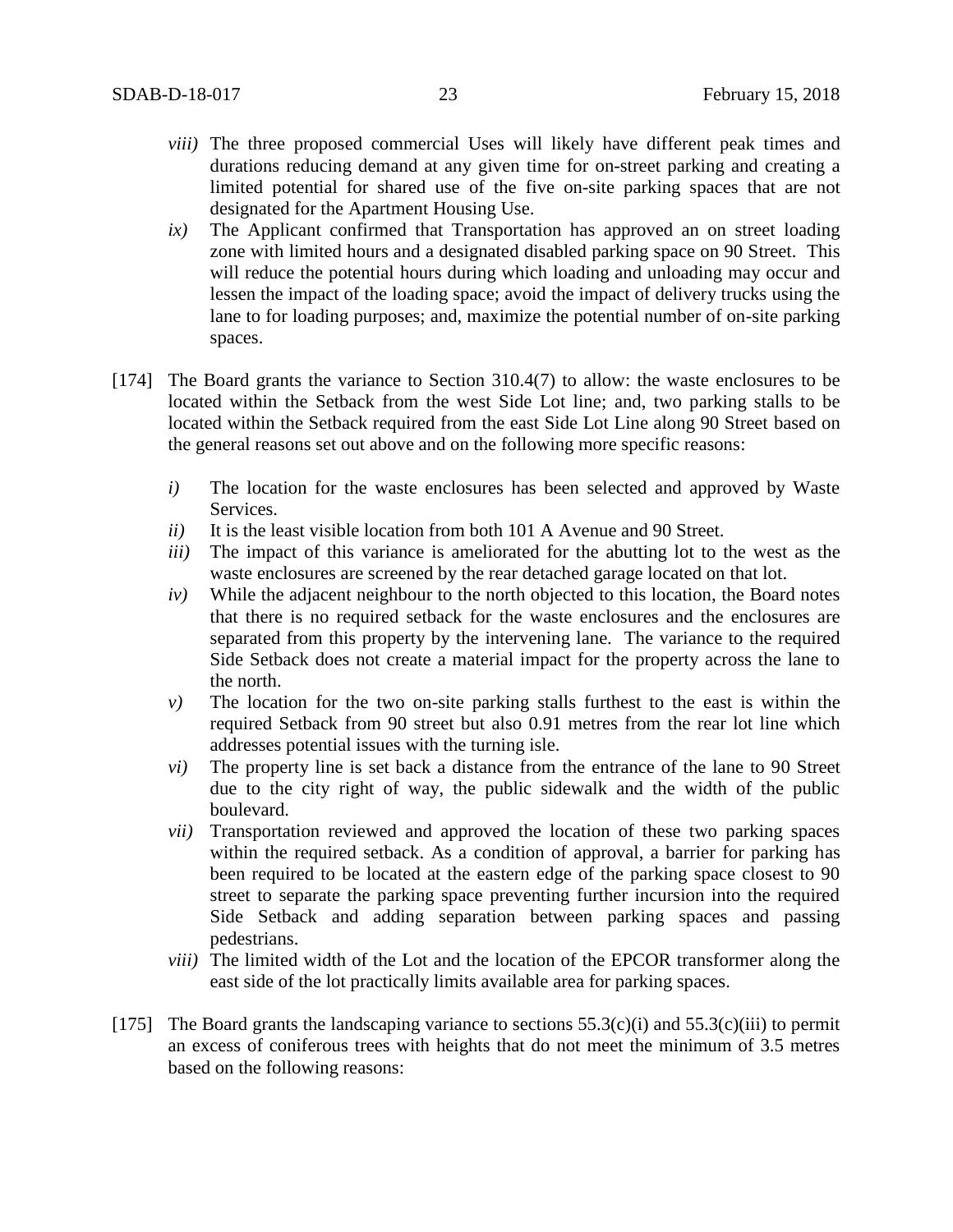- *i)* The Board accepts the reasons contained in the letter of the Registered Landscape Architect dated November 2, 2017. Specifically the Board accepts that the higher proportion of coniferous trees are not available at the required height, but the proposed trees will in time result in an improved screening for the adjacent residential property.
- *ii)* The Appellants and others opposed to the development did not take great issue with the variances to landscaping.
- [176] For the reasons above, pursuant to section  $687(3)(d)$ , the Board finds the proposed development would not unduly interfere with the amenities of the neighbourhood, or materially interfere with or affect the use, enjoyment or value of neighbouring parcels of land.
- [177] Finally the Board notes that the Appellants object to the approval of a second patio area as marked on the stamped approved plans as "future patio". The Applicant and the Development Officer stated that the current application was not intended to include approval of "future patio" area located to the north of the building as marked on the stamped approved plans. Accordingly, consistent with the Applicant and the Development Officer's intentions and for the sake of clarity, the Board has struck that notation from the stamped approved plans.

K Chemian sf

Ms. K. Cherniawsky, Presiding Officer Subdivision and Development Appeal Board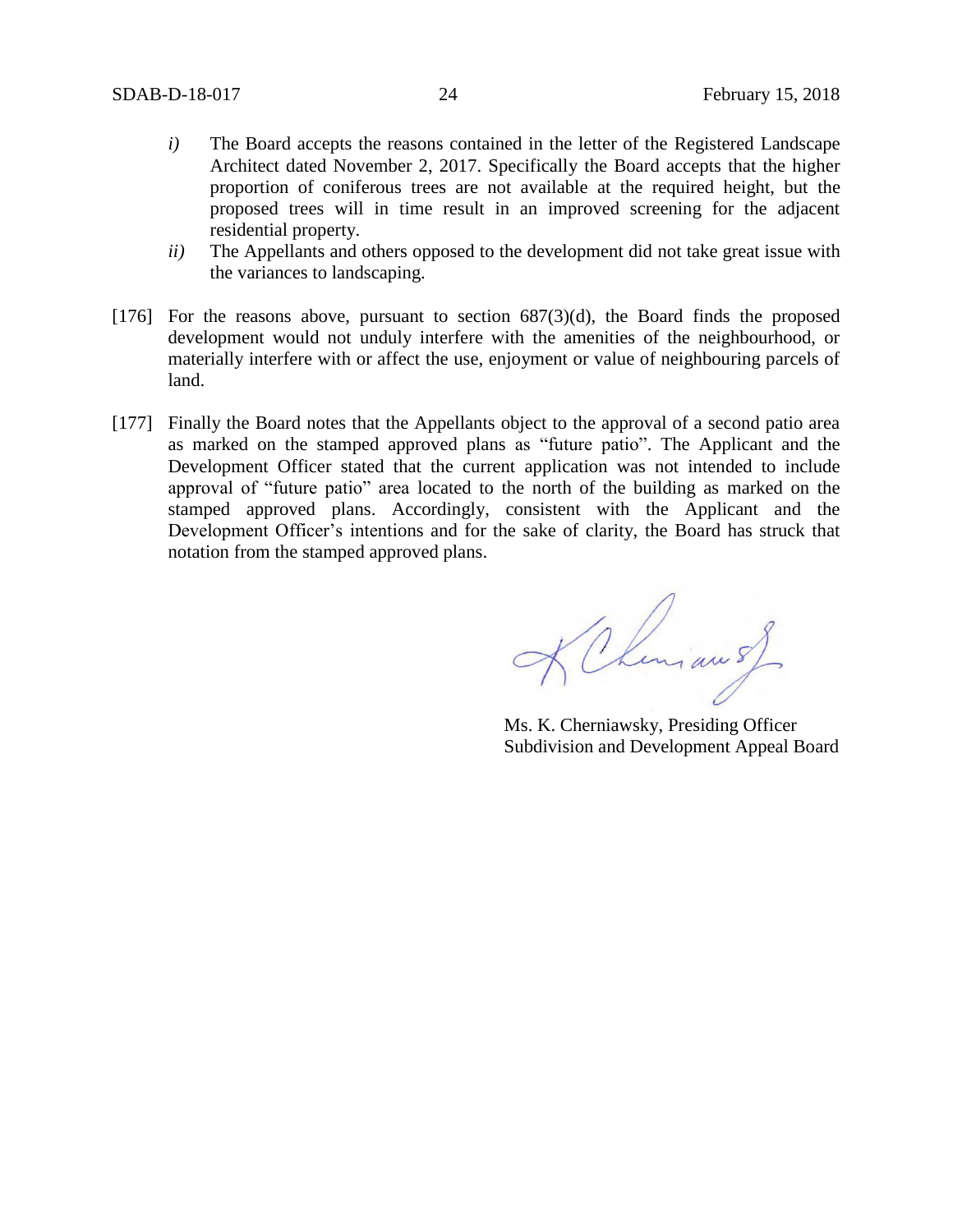## **Important Information for the Applicant/Appellant**

- 1. This is not a Building Permit. A Building Permit must be obtained separately from Development & Zoning Services, Urban Form and Corporate Strategic Development, located on the 2nd Floor, Edmonton Tower, 10111 – 104 Avenue NW, Edmonton, AB T5J 0J4.
- 2. Obtaining a Development Permit does not relieve you from complying with:
	- a) the requirements of the *Edmonton Zoning Bylaw*, insofar as those requirements have not been relaxed or varied by a decision of the Subdivision and Development Appeal Board,
	- b) the requirements of the *Alberta Safety Codes Act*,
	- c) the *Alberta Regulation 204/207 – Safety Codes Act – Permit Regulation*,
	- d) the requirements of any other appropriate federal, provincial or municipal legislation,
	- e) the conditions of any caveat, covenant, easement or other instrument affecting a building or land.
- 3. When an application for a Development Permit has been approved by the Subdivision and Development Appeal Board, it shall not be valid unless and until any conditions of approval, save those of a continuing nature, have been fulfilled.
- 4. A Development Permit will expire in accordance to the provisions of Section 22 of the *Edmonton Zoning Bylaw, Bylaw 12800*, as amended.
- 5. This decision may be appealed to the Alberta Court of Appeal on a question of law or jurisdiction under Section 688 of the *Municipal Government Act*, RSA 2000, c M-26. If the Subdivision and Development Appeal Board is served with notice of an application for leave to appeal its decision, such notice shall operate to suspend the Development Permit.
- 6. When a decision on a Development Permit application has been rendered by the Subdivision and Development Appeal Board, the enforcement of that decision is carried out by Development & Zoning Services, Urban Form and Corporate Strategic Development, located on the 2nd Floor, Edmonton Tower, 10111 – 104 Avenue NW, Edmonton, AB T5J 0J4.

*NOTE: The City of Edmonton does not conduct independent environmental checks of land within the City. If you are concerned about the stability of this property for any purpose, you should conduct your own tests and reviews. The City of Edmonton, when issuing a development permit, makes no representations and offers no warranties as to the suitability of the property for any purpose or as to the presence or absence of any environmental contaminants on the property.*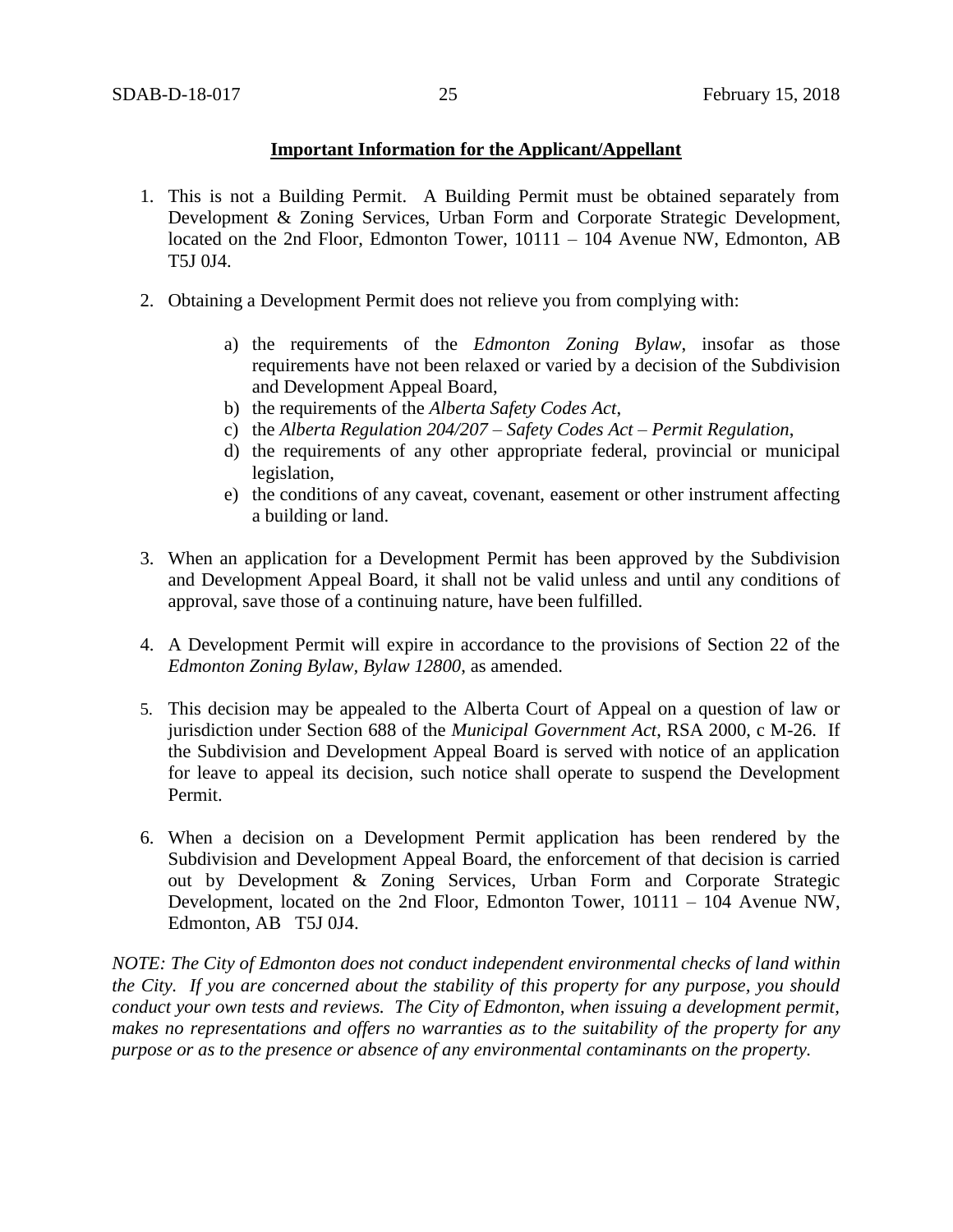

Date: February 15, 2018 Project Number: 258470653-003 File Number: SDAB-D-17-232

# **Notice of Decision**

# **November 23, 2017 Hearing**

- *i) Position of Mr. Gibson, Legal Counsel for the Appellant, Mr. Yale, representing Condominium Corporation No. 062 6935 - Andrea Manor*
- [1] Mr. Gibson is seeking an adjournment of this matter until the end of January as he was recently retained by his client. This is no prejudice to any parties involved. No party present had any objections to the request.
	- *ii) Position of the Development Officer, Mr. Angeles*
- [2] Mr. Angeles is not opposed to the adjournment request but cannot guarantee attendance at the next hearing date.

## **Decision**

[3] SDAB-D-17-232 is tabled until January 31, 2018.

## **Reasons for Decision**

- [4] Legal Counsel was recently retained and he would like some additional time to prepare for the hearing and they believe that they will shortly have access to information that will be relevant to the appeal hearing.
- [5] In the context of this case, no prejudice to any interested party has been alleged since the additional dwelling has been in existence for some time.
- [6] This is the first adjournment request of the Appellant.
- [7] There was no objection to a later date from anyone in attendance to the adjournment of the hearing.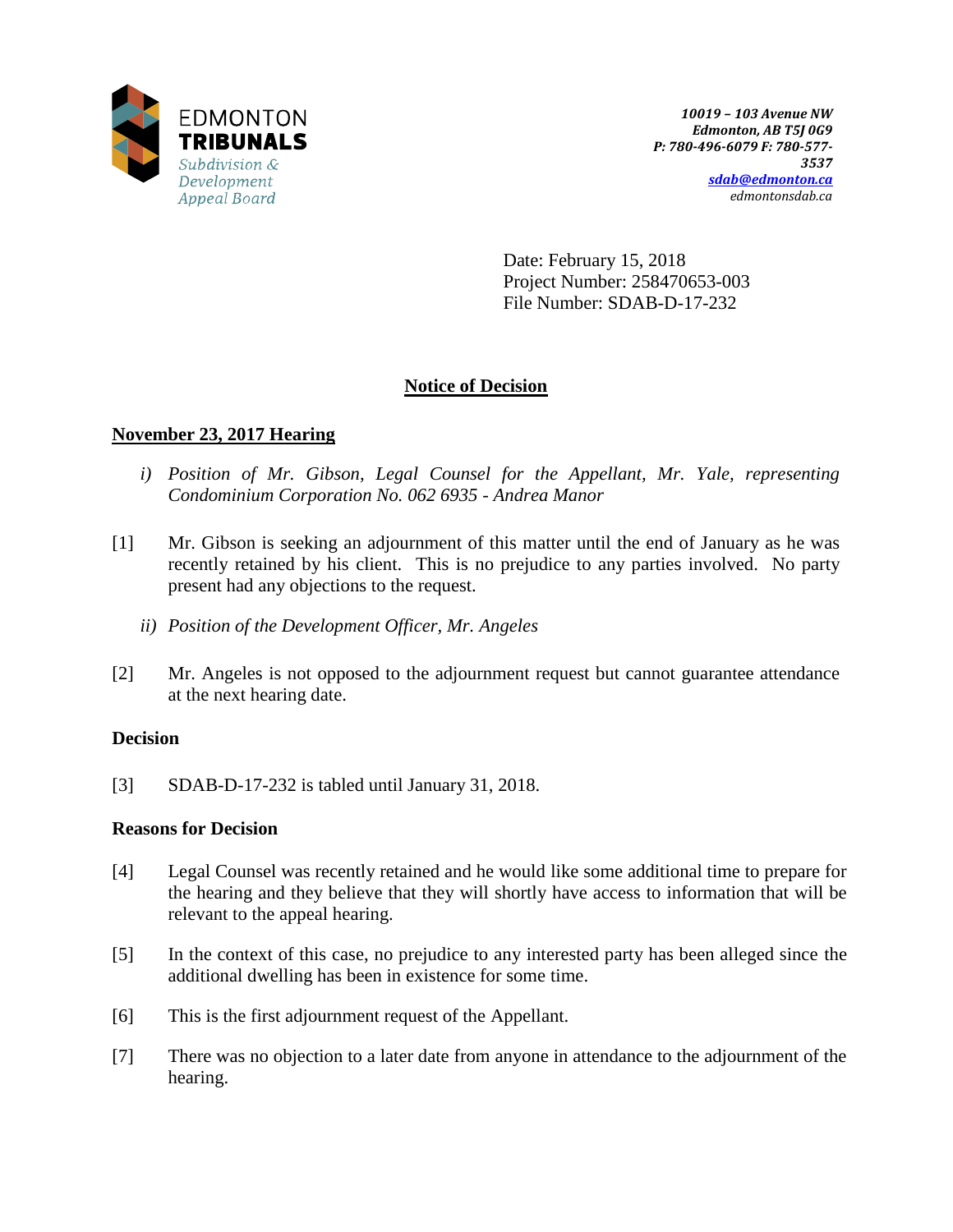## **January 31, 2018 Hearing**

[8] On January 31, 2018, the Subdivision and Development Appeal Board (the "Board") heard an appeal that was filed on **October 27, 2017**. The appeal concerned the decision of the Development Authority, issued on October 13, 2017, to refuse the following development:

## **Add (1) additional Dwelling to an existing (13) Dwelling Apartment House for a total of 14 Dwellings and to construct exterior alterations (additional window for egress)**

- [9] The subject property is on Condo Common Area (Plan 0626935), located at 10003 87 Avenue NW, within the RA7 Low Rise Apartment Zone. The Medium Scale Residential Infill Overlay and Strathcona Area Redevelopment Plan apply to the subject property.
- [10] The following documents were received prior to the hearing and form part of the record:
	- Copy of the Development Permit application with attachments, proposed plans, and the refused Development Permit;
	- The Development Officer's written submissions;
	- The Appellant's written submissions; and
	- Submission from neighbouring property owner.

## **Preliminary Matters**

- [11] At the outset of the appeal hearing, the Presiding Officer confirmed with the parties in attendance that there was no opposition to the composition of the panel.
- [12] The Presiding Officer outlined how the hearing would be conducted, including the order of appearance of parties, and no opposition was noted.
- [13] The appeal was filed on time, in accordance with Section 686 of the *Municipal Government Act*, RSA 2000, c M-26 (the "*Municipal Government Act*").
	- *iii) Position of the Development Officer, Mr. Angeles*
- [14] The Development Authority provided written submissions and did not attend the hearing.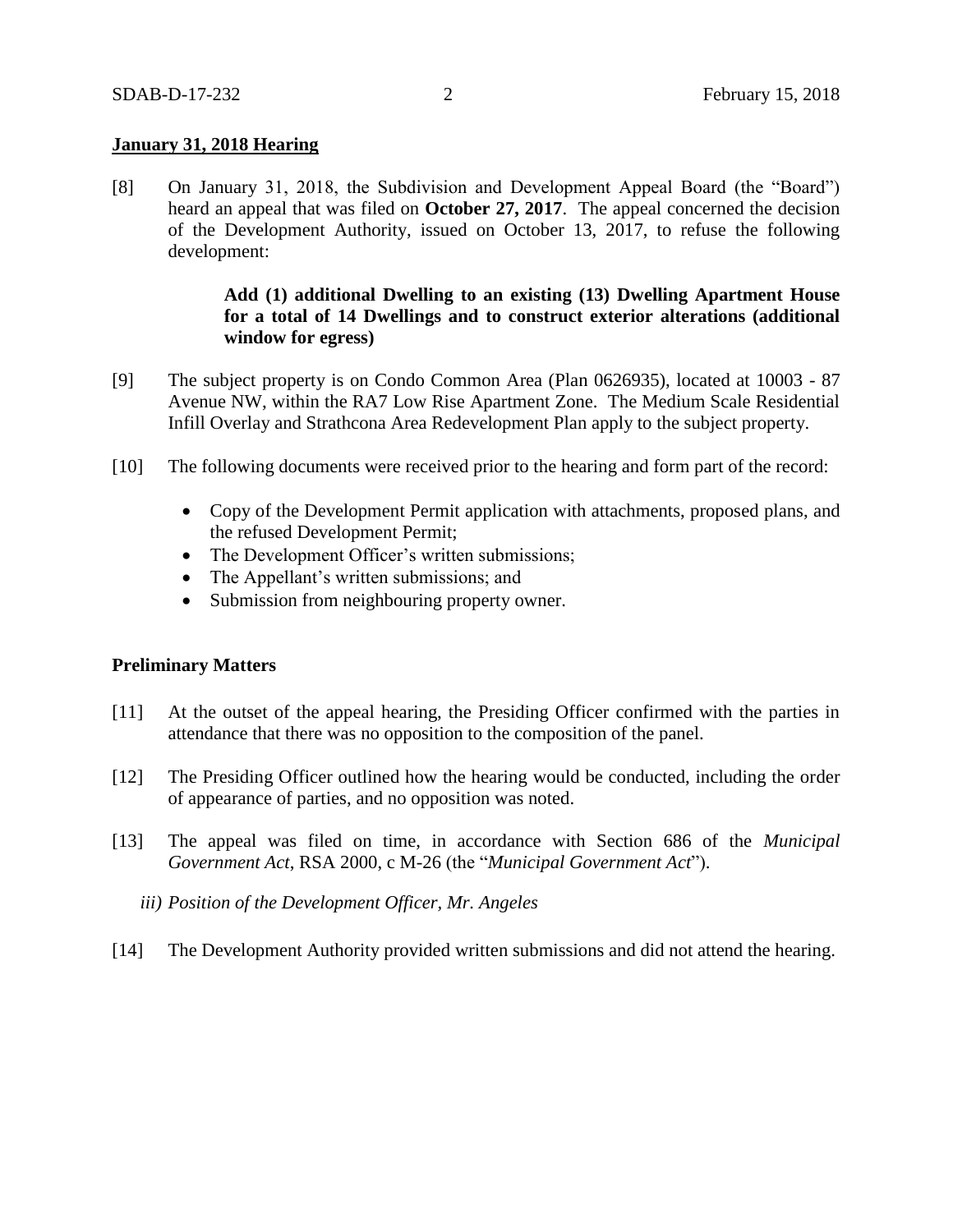- *iv) Position of Mr. Gibson, Legal Counsel for the Appellant, Condominium Corporation No. 062 6935 - Andrea Manor and Ms. D. McDonald and Mr. B. Yale*
- [15] Ms. McDonald wants the additional suite to remain as is because it is a useful addition to the building which has been in place for a long time. She was not aware there were any legal issues with the suite until recently when it came to the Development Officer's attention in connection with a different development in the building.
- [16] The additional suite provides roughly \$1,000.00 in rental income each month and covers 20 percent of the total amount required for operating costs which are otherwise funded by condominium fees. The loss of this income will negatively impact condominium owners.
- [17] The other condominium owners in the building support the development and they are willing to address any variances if needed.
- [18] In response to questions by the Board, she stated that the additional suite has been in existence since the 1980's, but the building was not condominiumized until 2006.
- [19] It is a bachelor suite that is approximately 14 feet by 15 feet, or approximately 250 square feet in size, with a kitchen and bathroom.
- [20] The building does not have any shared amenity areas.
- [21] A variance in parking will be required if the additional suite is approved. However, they believe that it is warranted as on-site parking has never been an issue. The site has 19 parking spaces and at times, ten of them are not used. Further, at one point, the parking lot was re-done and all the residents of the building easily found nearby on street parking, with no issues. The parking area has never been full.
- [22] Of the 19 parking spaces, 4 are double spaces and the rest are for the condominium units and visitor parking. The garbage dumpsters do not take up any of the parking spaces. All of the condominium units have assigned parking spaces and there is also one for the office.
- [23] In response to questions by the Board, they confirmed that currently there is no common amenity area for the condominium units. The back half of the top floor suite used to be an amenity area that had a bathroom, laundry facility, storage and deck. That area was amalgamated into Mr. Yale's suite when it was converted to condominiums in 2006. The third bedroom in his suite used to be the laundry and storage area.
- [24] There is a rooftop deck which is part of his suite and is not accessible to the other tenants.
- [25] There is a private balcony for each condominium unit suite. However, the additional suite does not have a private amenity area. A railing could be added to the additional suite on the main floor which would make it look like a patio, but this would interfere with the parking area.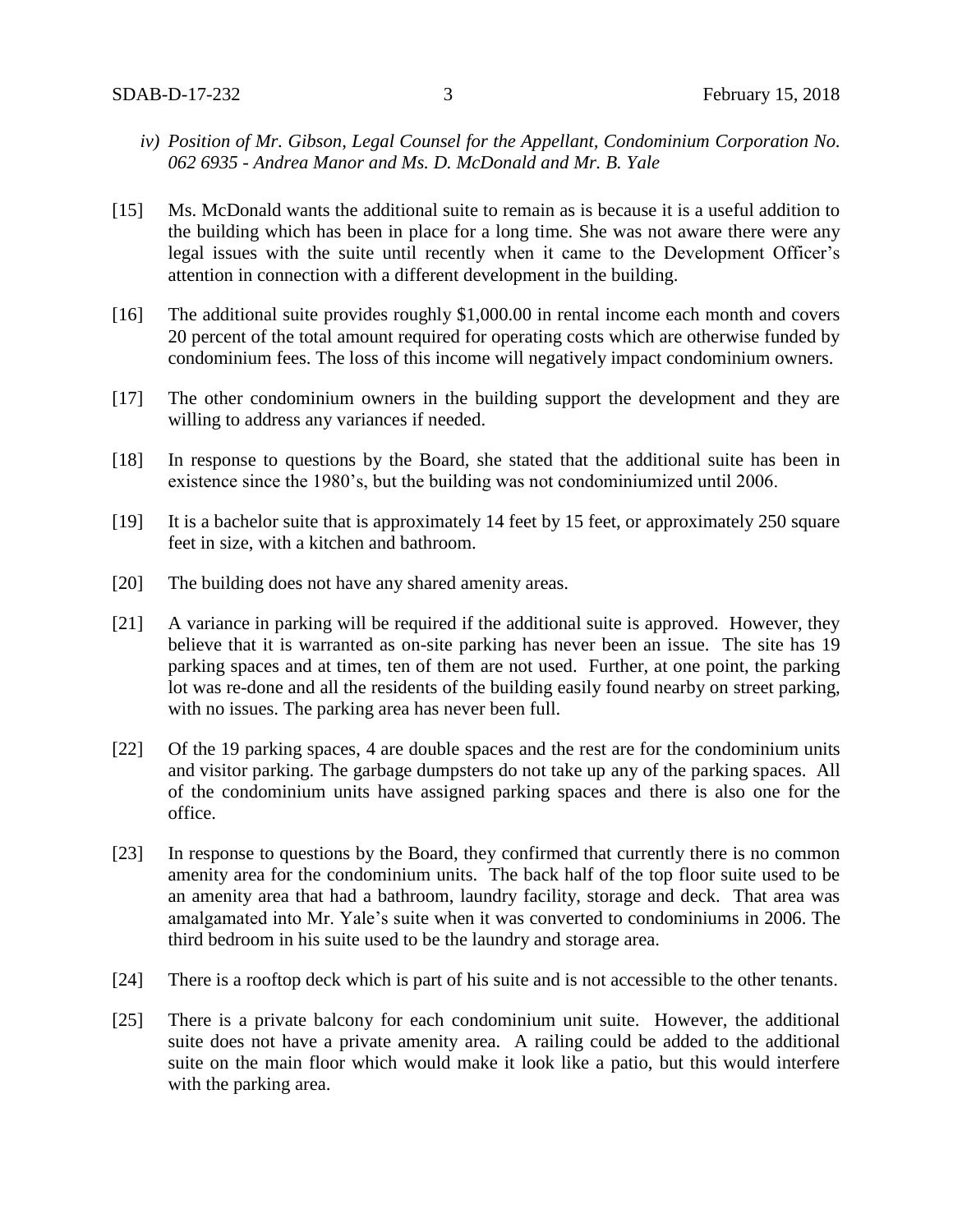- *v) Position of Ms. Stenzel, affected Property Owners in Support of the Appellant*
- [26] She would like the additional suite to remain authorized as it was in the past. The building has already been condominiumized.
- [27] There are nine two-bedroom suites and the rest are one-bedroom suites. The building required an amenity area for the footprint of the building and parking spaces.
- [28] Four of the parking spaces identified by the Appellant are not legal as they encroach on the City boulevard.
- [29] The proposed development was supposed to be (and was) approved as a common amenity area for the building and was advertised as a guest suite. That is how it was to be put on the Condominium Plan - as common property, an amenity area.
- [30] In 2006, there was an application for the additional suite which resulted in a ruling from a panel of this Board. The panel in that decision referred back to a Development Permit issued in 1981.
- [31] The suite was used as an amenity area until it was rented out to tenants. She stated that the same scope of application was before the Board in 2006; however, she did not bring that decision with her.
- [32] The Board took a short recess to allow time for the Board Officer to search for the Board decision from 2006.
- [33] The Presiding Officer stated that the Board could not find a record of the 2006 permit but that does not mean it does not exist.
- [34] The Presiding Officer indicated that the application currently under appeal was for the additional Dwelling unit requiring a variance because, amongst other issues, it had no private amenity area as currently required by the Bylaw.
- [35] Ms. Stenzel referred to her written submissions which include letters from tenants that have rented the suite and real estate listings which demonstrate that amenity areas are common and are not dwellings.
- [36] Ms. Stenzel affirmed that she believes the development was previously approved as something else and also that if the Board determines it is a dwelling unit, she would like the permit that has been applied for to be approved.
- [37] In her opinion, the parking variance will not have a negative impact in the community.
- [38] There is public amenity space in the neighbourhood for people to use if they want to. Therefore, that variance is not impactful.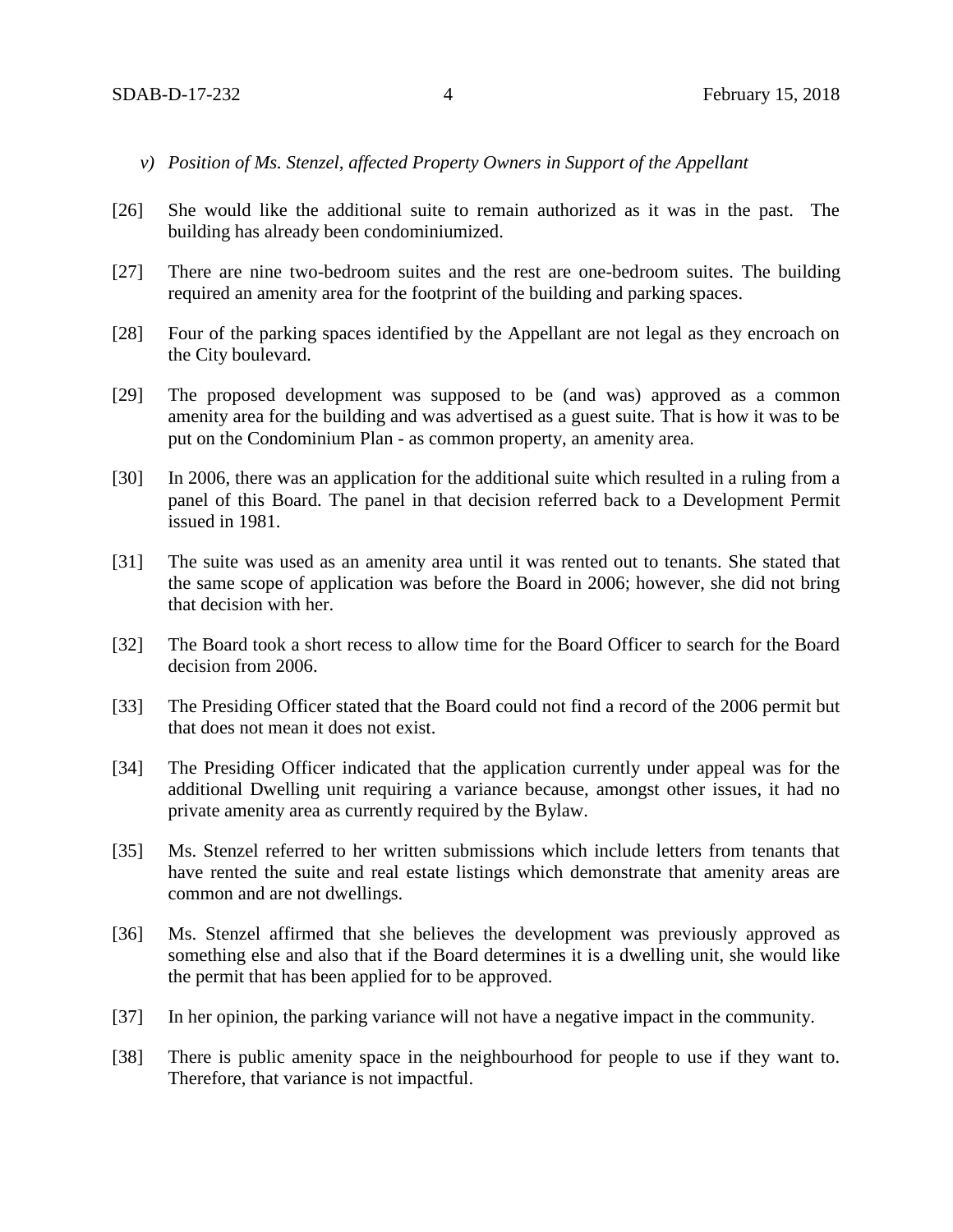- *vi) Rebuttal of the Appellant*
- [40] Mr. Gibson reaffirmed that:
	- (i) The building is a 13 unit Condominium with an extra unit that was legally considered common property.
	- (ii) The building was condominiumized in 2006.
	- (iii)Variances are required for density; the lack of a private amenity area for the additional suite; and a reduction in the required number of on-site parking spaces.
	- (iv)The additional suite has been in existence and rented out by the corporation to various tenants for several years with no known complaints.
	- (v) The site has 18 parking spaces. Each of the owners has their own parking space. There are also assigned on-site visitor parking spaces and on-street parking is plentiful. There is sufficient parking at the subject site and the additional suite does not create an excess demand for parking.

(vi)The residents of the condominium support the additional suite.

- [41] In his opinion, the City is encouraging developments with higher density.
- [42] The addition suite is considered a bachelor suite which is affordable for students.
- [43] The rental income for the suite represents approximately 20 percent of the corporation budget which is used mainly for maintenance.
- [44] If the suite is not approved, the current tenant will need to move which will impact the income of the Condominium. If the suite is not approved, it will need to be renovated as another use which will adversely impact the remaining tenants.
- [45] The Appellants are agreeable to the conditions suggested by the Development Officer.

## **Decision**

- [46] The appeal is ALLOWED and the decision of the Development Authority is REVOKED. The development is GRANTED as applied for to the Development Authority.
- [47] In granting the development, the following variances to the *Edmonton Zoning Bylaw* are allowed: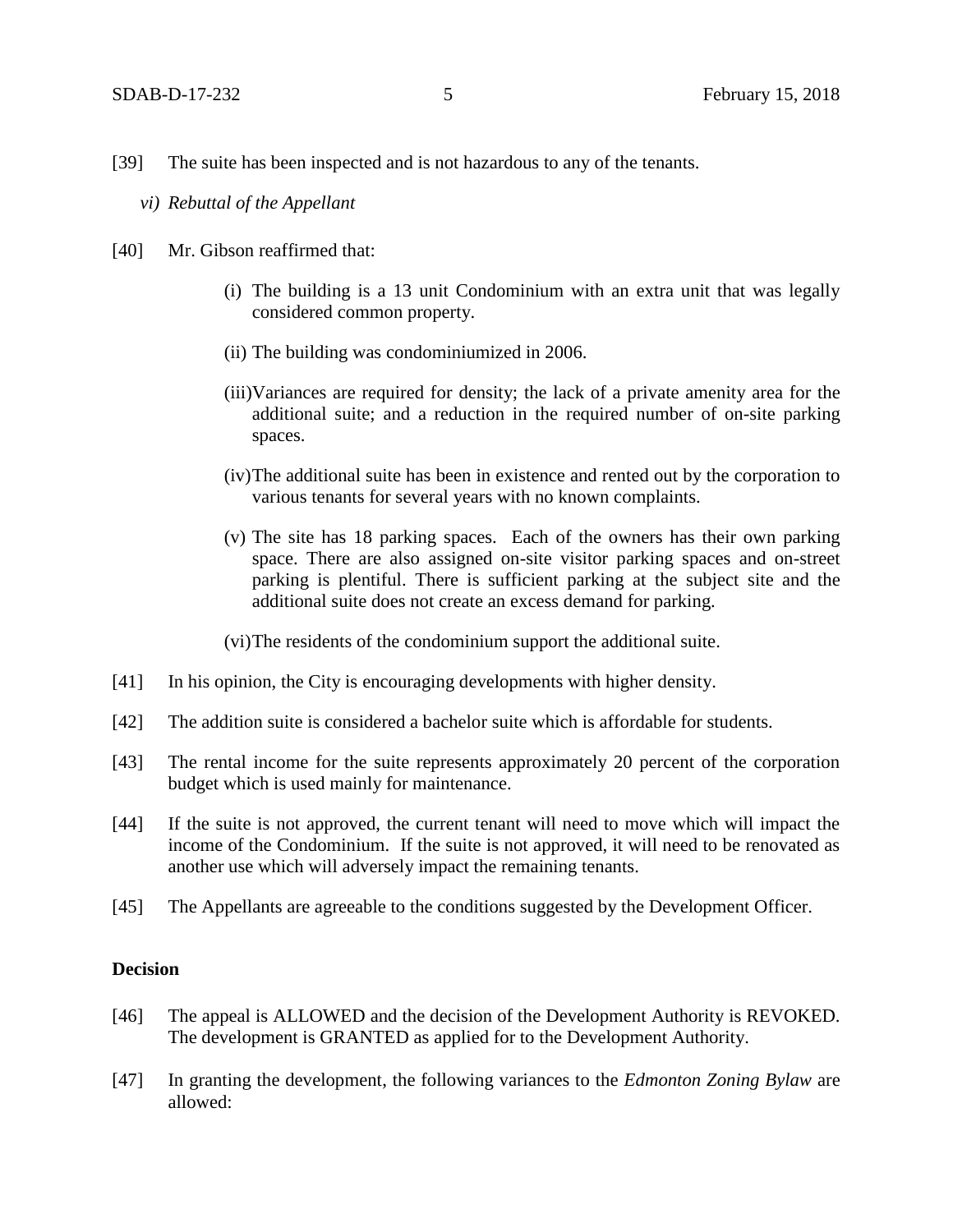- 1. The excess in the maximum number of allowable Dwellings of 13.32 Dwellings as per Section 210.4(2) is varied to allow an excess of 0.68 Dwellings, thereby increasing the maximum allowed number of Dwellings to 14.0 Dwellings.
- 2. The minimum required private Amenity Area for the additional Dwelling unit, as per Section 823.4(3) is waived.
- 3. The minimum required Parking Spaces of 20, as per Section 54.2, Schedule 1(A), is varied to allow a deficiency of 2 parking spaces, thereby decreasing the minimum required to 18 parking spaces.

## **Reasons for Decision**

- [48] This is an appeal of a decision by the Development Officer refusing an application submitted by the Condominium Corporation to "Add (1) additional Dwelling Unit to an existing (13) Dwelling Apartment for a total of 14 Dwellings and to construct exterior alterations (additional window for egress)."
- [49] Apartment Housing is a Permitted Use in the RA7 Low Rise Apartment Zone.
- [50] The Board first considered whether the proposed development was an Amenity Area or a Dwelling. Both terms are defined in the Bylaw:

#### **6.1(5) Amenity Area** means:

a. with respect to Residential Uses, space provided for the active or passive recreation and enjoyment of the occupants of a residential development, which may be for private or communal use and owned individually or in common, subject to the regulations of this Bylaw; and

b. with respect to non-Residential Uses, space provided for the active or passive recreation and enjoyment of the public, during the hours which the development is open to the public, which shall be owned and maintained by the owners of the development, subject to the regulations of this Bylaw;

**6.1(31) Dwelling** means a self contained unit comprised of one or more rooms accommodating sitting, sleeping, sanitary facilities, and a principal kitchen for food preparation, cooking, and serving. A Dwelling is used permanently or semi-permanently as a residence for a single Household.

[51] During the hearing, Ms. Stenzel argued that no Development Permit was required because the rental suite was in fact an Amenity Area for the building. She explained the suite been previously approved by another panel of this Board as a common Amenity Area in conformance with the Condominium Plan. However, in the event that the Board disagreed, she supported the appeal and the issuance of the Development Permit. The Board notes that no such decision was provided, nor could the Board Officer locate any record of it.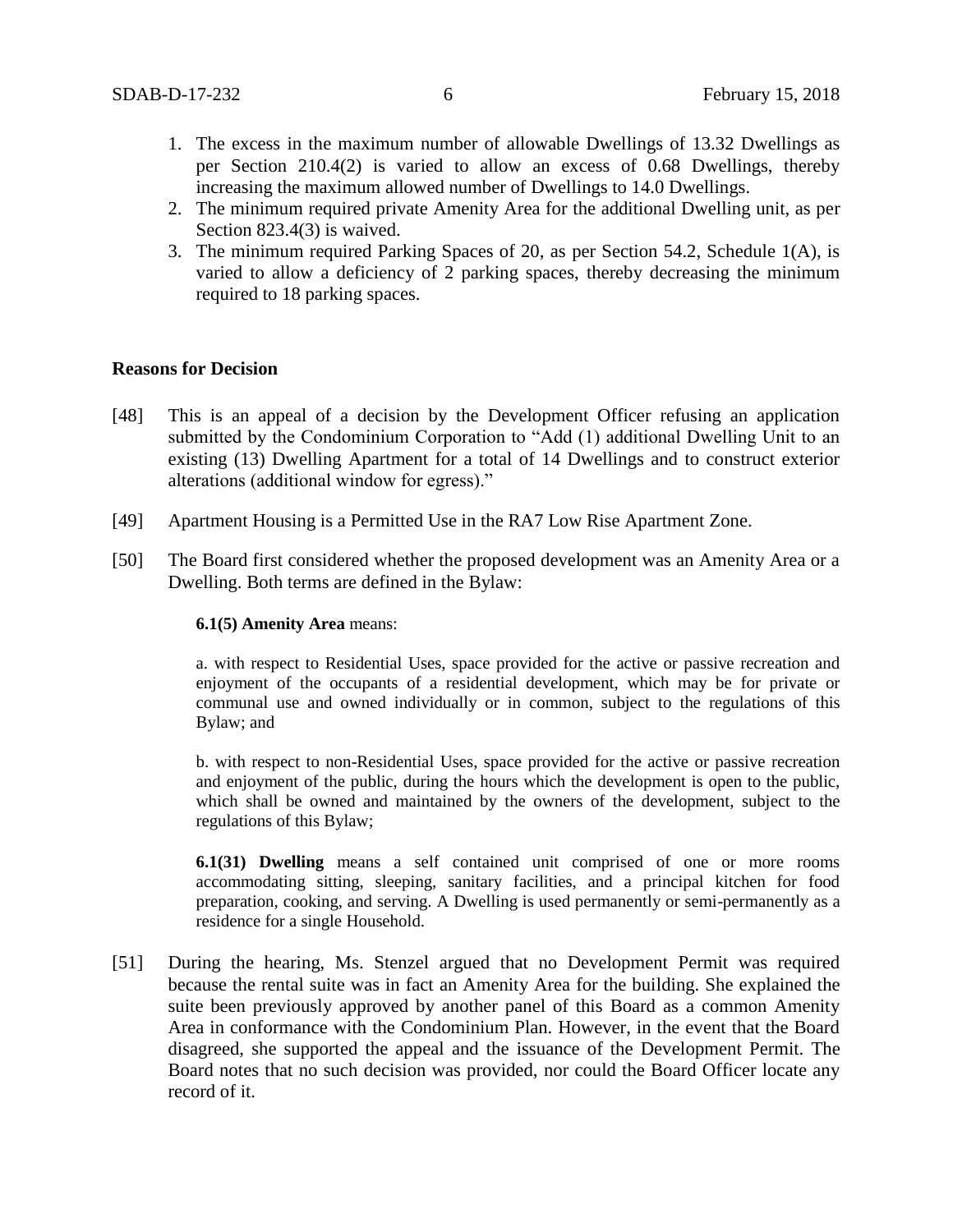- [52] The Appellants identified the proposed development in the submitted plans (stamped refused on October 3, 2017) as a self-contained area labeled "existing alteration Rental Suite." These plans show that the same area was previously marked "Sauna", "Storage" and "Bath"
- [53] All parties in attendance agreed:
	- i) The space was renovated at some point many years ago.
	- ii) It is accessed by a separate locked door and currently contains a living area, kitchen facilities and a private bathroom.
	- iii) The suite has been used as a Dwelling unit and rented out to tenants for many years to defray the condominium fees for all the unit owners.
	- iv) They would like to continue to rent the suite as they have in the past.
- [54] Based on the agreed information supplied by all the parties, the Board finds that the "Rental Suite" has all the attributes of a Dwelling as defined in Section 6.1(31) of the *Edmonton Zoning Bylaw*. It is therefore a development which requires a Development Permit.
- [55] Next the Board considered whether the required variances should be granted.
- [56] For the following reasons, it is the opinion of the Board that the Development Permit should be approved as the required variances will not unduly interfere with the amenities of the neighbourhood nor materially interfere with or affect the use, enjoyment or value of neighbouring parcels of land:
	- 1. The building has been in existence for over 30 years. Other than enlarging a window, the proposed development will make no change to the existing apartment building.
	- 2. The proposed development has been used as an additional Dwelling Unit for over 10 years without any known complaints. It was brought to the attention of the City due to the investigation of an unrelated matter in a different portion of the building.
	- 3. No letters of opposition were received and no one appeared in opposition at the hearing.
	- 4. The Board accepts that the relatively small studio suite (approximately 250 square feet) will provide additional affordable accommodations in this area.
	- 5. Based on the evidence presented at the hearing, the Board finds that there are no concerns with regard to on-site or on-street parking in the immediate area. The subject Site is located in a walkable neighbourhood and is in close proximity to public transportation. The Board notes that historically many tenants of the suite have not required on-site parking. Therefore, the variance of two parking spaces will not create an adverse impact on the neighbourhood.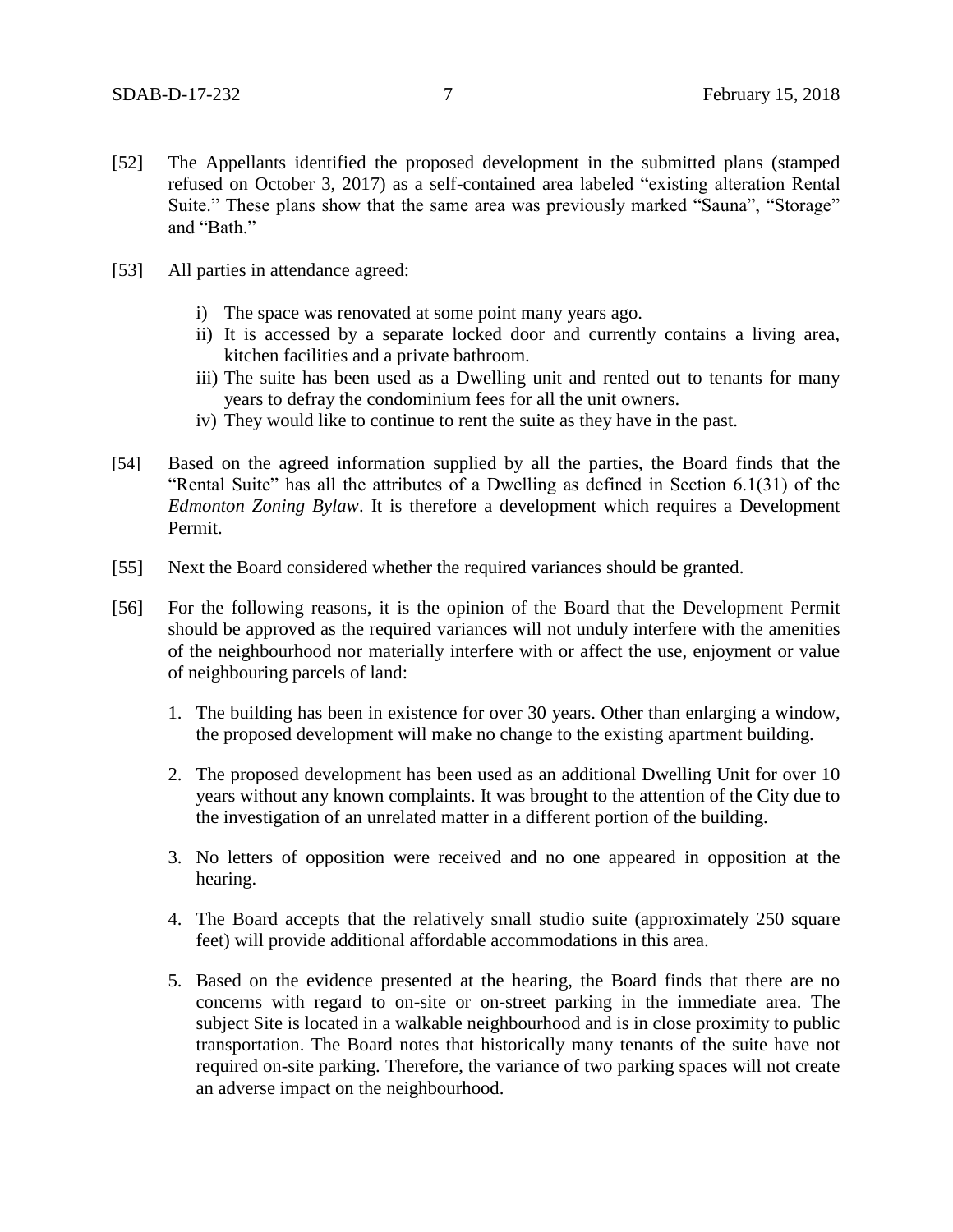- 6. There are several public amenity spaces are available within walking distance in the neighbourhood. Further, waiving the requirement for a private Amenity Area for the suite will principally impact the residents of the suite and the residents of other unit holders rather than the neighbouring property owners. The other unit holders support the development.
- 7. According to the refused permit and his written report, the Development Permit Application was refused by the Development Officer as under Section 11.3(1)(b) of the *Edmonton Zoning Bylaw* he lacks the authority to vary Density regulations. He gave no specific objection to this increase in Density. He did not cite any concerns regarding the variances to either on-site parking spaces or the lack of private Amenity Area for this suite.

KChemian of

Ms. K. Cherniawsky, Presiding Officer Subdivision and Development Appeal Board